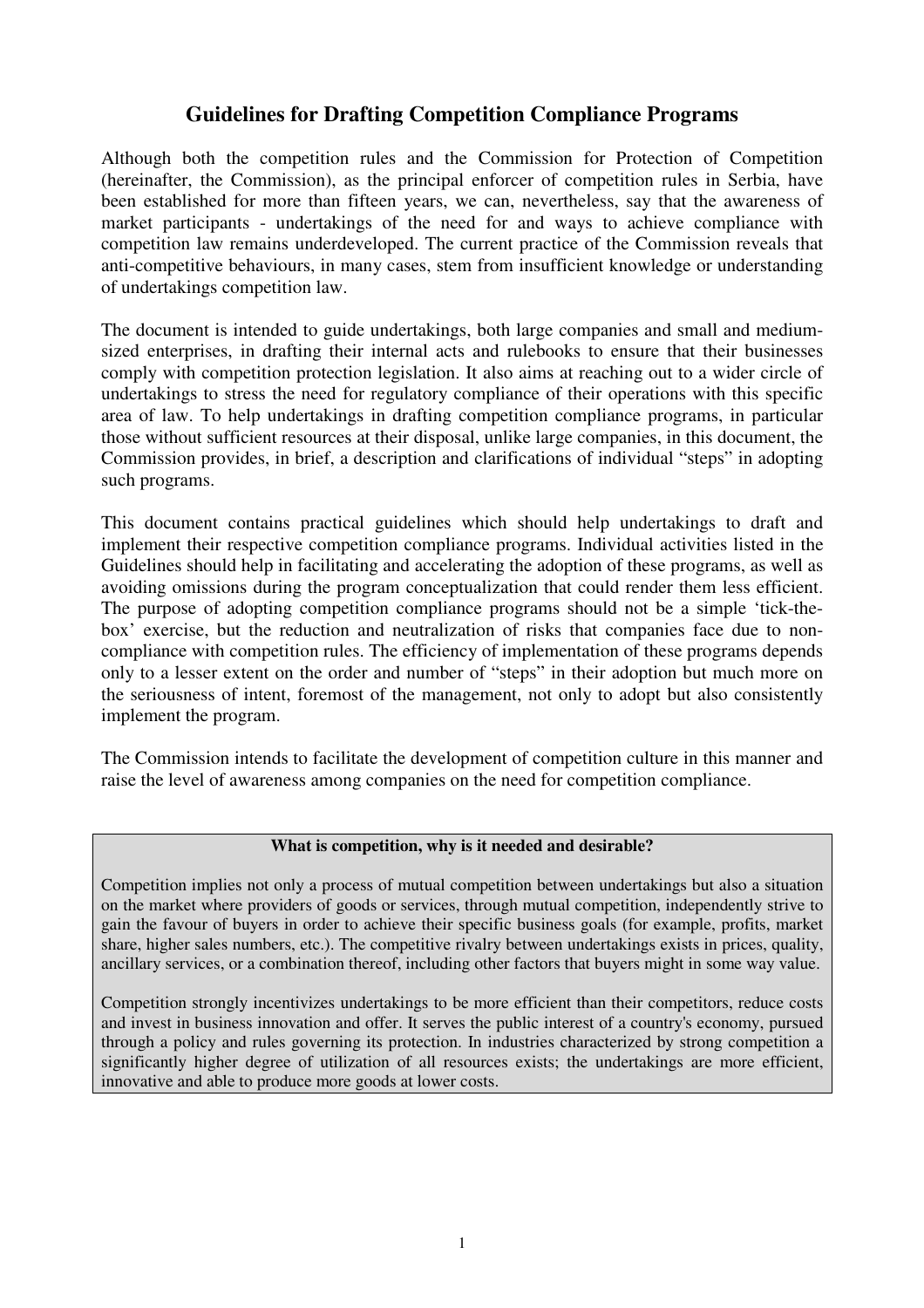# Table of Contents

| What are the benefits of drafting and implementing compliance programs?  4                   |  |
|----------------------------------------------------------------------------------------------|--|
|                                                                                              |  |
|                                                                                              |  |
|                                                                                              |  |
| Step 3 – Creating an organizational structure for reporting on detected issues  6            |  |
| Step 4 – Establishing an internal mechanism allowing for cooperation with the Commission . 6 |  |
|                                                                                              |  |
| Step 6 - Monitoring and evaluation of program results and follow-up actions                  |  |
|                                                                                              |  |
|                                                                                              |  |
|                                                                                              |  |
|                                                                                              |  |
| 1.                                                                                           |  |
| 2.                                                                                           |  |
|                                                                                              |  |
|                                                                                              |  |
|                                                                                              |  |
|                                                                                              |  |
|                                                                                              |  |
|                                                                                              |  |
|                                                                                              |  |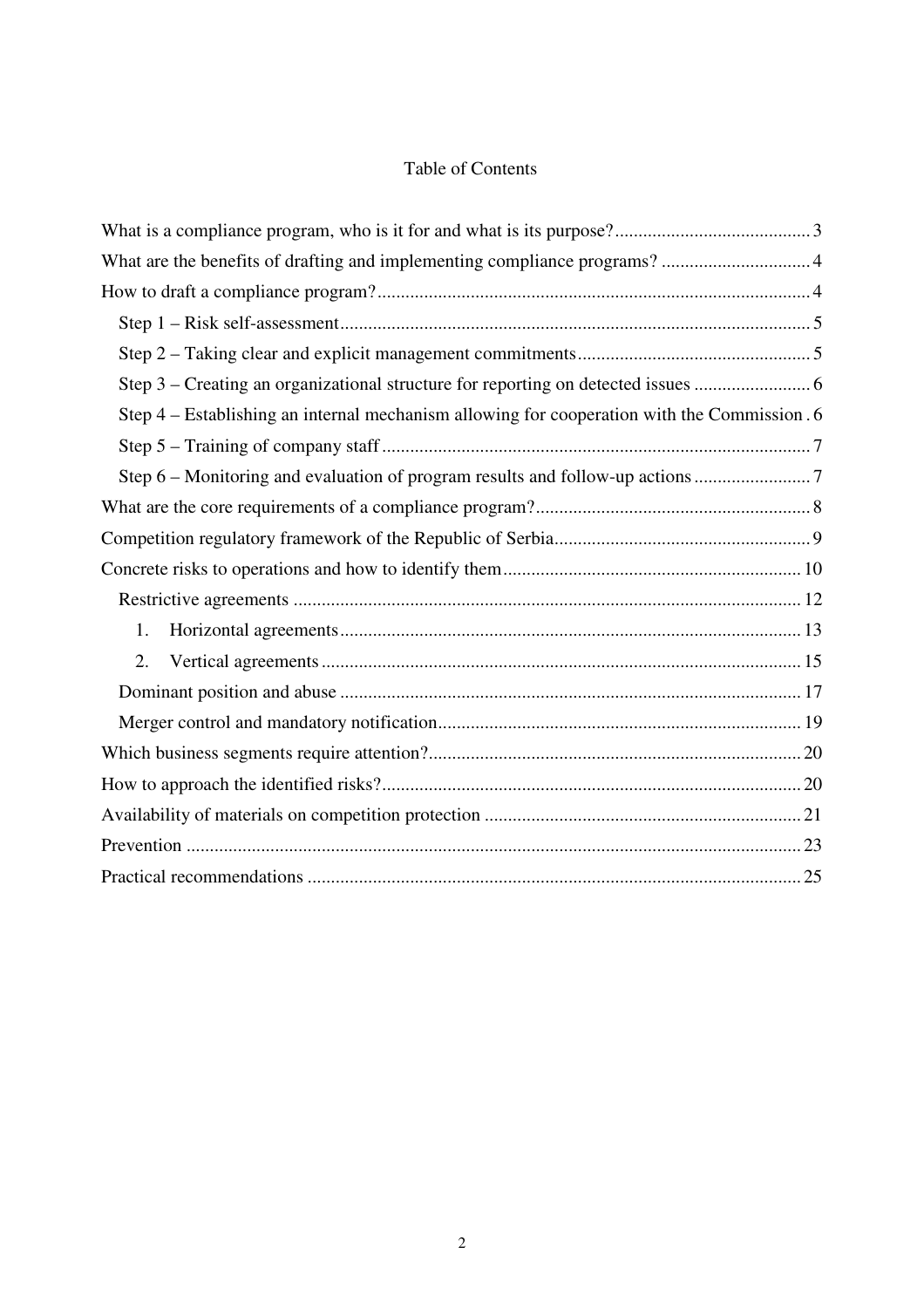# **What is a compliance program, who is it for and what is its purpose?**

A compliance program is a company's internal policy established to ensure its complete compliance with competition rules in all its business activities.

Corporative compliance programs include a set of activities, internal policies and documents that undertakings design as a voluntary exercise or as a part of commitments undertaken in proceedings before the Commission. These programs serve as an expression of the management's will to support and implement competition rules at all organizational levels of the company and by all employees. As part of company's internal regulatory framework, they also impose certain obligations on managers and employees in their work.

**As one of the forms of risk management,** these programs are directed at achieving the general and specific objectives set out by business policies of individual undertakings, while in the field of competition law, the programs pursue two main objectives:

- To maximally reduce the risk and prevent any potential occurrence of competition infringements envisaged by the Law on Protection of Competition and to provide mechanisms for their timely identification/detection;
- To set out and define a procedure to be followed and implemented when competition infringements are established, including procedures to potentially remedy such violations.

Competition regulations are applicable to all sectors of the economy and all undertakings (all entities involved in the trade of goods and services in the Republic of Serbia) and thus compliance programs are needed and intended for all entities doing business on the market of the Republic of Serbia.

## **Undertakings face serious risks if they fail to adhere to competition rules in conducting their business activities.**

Business entities and their management, employees and all persons providing legal aid/attorneys at law should be aware of consequences that may arise from violations of competition regulations. In addition to administrative fines, many jurisdictions envisage civil penalties<sup>1</sup> and sometimes even criminal sanctions for violations of competition regulations<sup>2</sup>. Such sanctions may include fines, "operating bans" on prominent management body members and/or annulment of agreements found in breach of competition regulations in their entirety or in part. Apart from sanctions imposed by competition authorities or courts, undertakings may suffer: reputational damage, loss of trust of their business partners which will reflect on the whole of their business, increase in costs, not only from fines but potential damage claims by third parties due to the sanctioned illegal acts or market behaviour.

Business compliance should rule out the possibility for an undertaking to infringe competition rules and be imposed a measure for the protection of competition (up to 10% of aggregate turnover), and ensure long-term compliance with regulations in conducting business activities.

<sup>&</sup>lt;sup>1</sup> For example, compensation for the damages incurred due to an infringement of competition law.

<sup>&</sup>lt;sup>2</sup> See Article 229 of the Criminal Code ("Official Gazette of the RS", Nos. 85/2005, 88/2005 – corrigendum, 107/2005 – corrigendum, 72/2009, 111/2009, 121/2012, 104/2013, 108/2014, 94/2016, and 35/2019).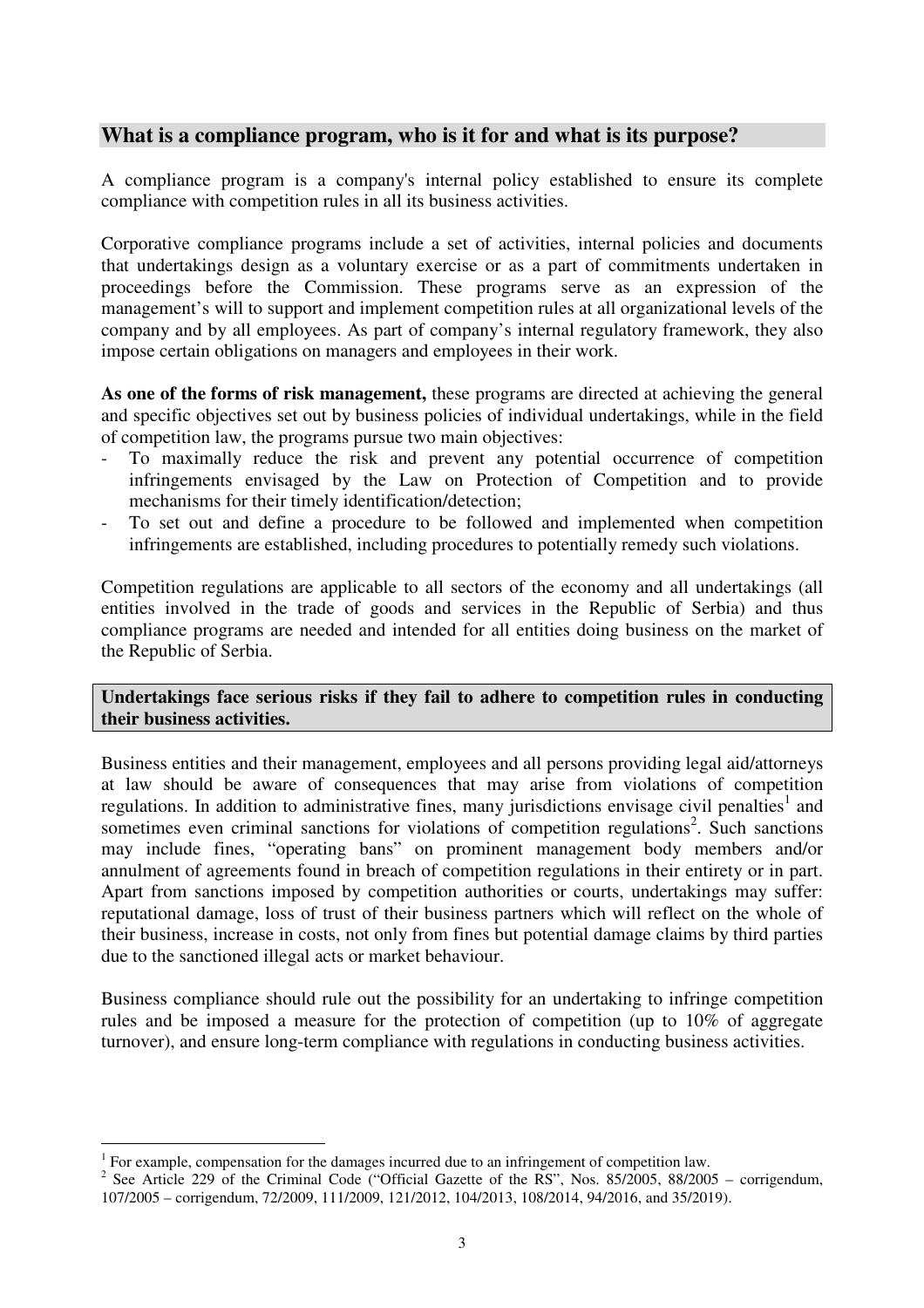# **What are the benefits of drafting and implementing compliance programs?**

All undertakings should take the necessary measures which will allow them to conduct their business activities in line with competition rules and prevent potential competition infringements defined by the Law on Protection of Competition.

The benefits of drafting and implementing competition compliance programs may, among other things, consist of the following:

- Reducing or removing risks for undertakings arising from participation or forming part of any form of restrictive – prohibited agreement or abuse of dominance;
- Avoiding sanctions and other measures that the Commission may impose, as well as potential damage claims brought by competitors, suppliers, buyers and/or end-consumers;
- Timely termination of competition infringements and potential (significant) reduction of sanctions (measures) that may be imposed (due to the shorter duration of the established infringement of competition law);
- Providing opportunities for a company to benefit from the leniency program when it participates in a restrictive agreement, in particular, a cartel;
- Avoiding lengthy administrative and judicial proceedings, including costs associated with such proceedings;
- Identification, assessment and addressing potential issues associated with competition law enforcement;
- Improvement of the company's management and structure, causing the company to face significantly lower risks when doing business once an investigation or a check of competition compliance occurs;
- Reducing risks of termination of cooperation with suppliers and/or buyers;
- Building trust of business partners (suppliers or buyers) in the company;
- Recognition of the company as an organization that runs corporate ethics programs by its competitors, suppliers, buyers, including potentially new employees – which contributes to increasing the company's reputation on the market and a greater chance of hiring highly qualified staff;
- Minimizing the risk of reputational damage to the company and negative media whereas the adverse economic effects may be considerably greater than the risks of imposing sanctions in proceedings brought before the Commission;
- Improving effective competition on the market where the company operates by approaching and cooperating with the Commission in cases when it identifies behaviours (acts or actions) of competitors on the said market that prevent, restrict or distort competition.

# **How to draft a compliance program?**

The process of designing and adopting a competition compliance program may be defined through several main steps/phases. They are preceded by the so-called "**step zero**" – which implies defining clear business objectives of a specific undertaking. Compliance programs essentially help in identifying, preventing, detecting early signs of potential occurrence, ceasing, and efficiently eliminating risks that may prevent, or at least significantly reduce, the achievement of business goals of a company. It is for these reasons that this "step zero" is viewed as highly important and why it is needed as a stepping-stone to drafting a quality competition compliance program. The identical procedure and sequence are applicable to any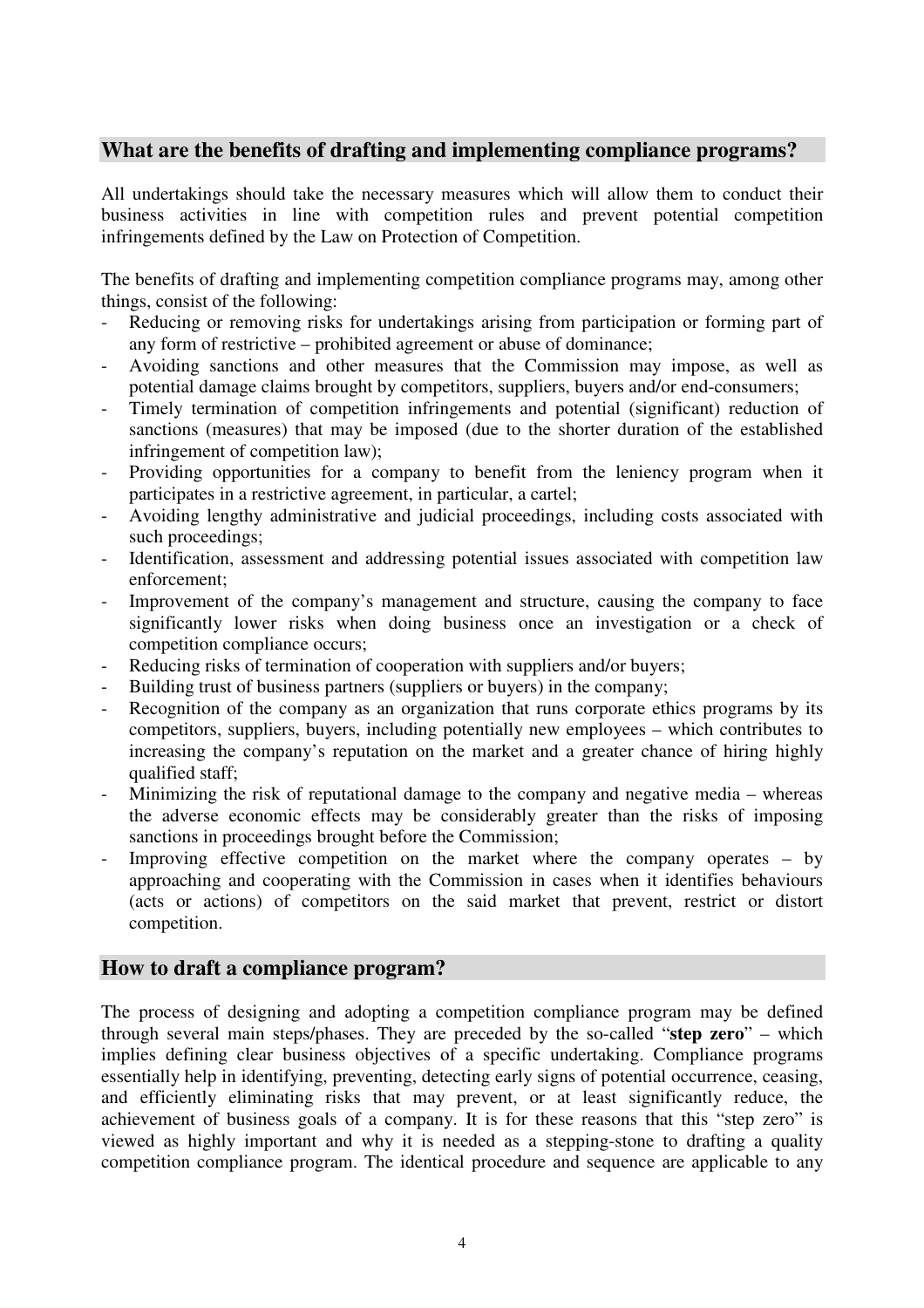other programs put into place by companies to comply with any other regulation or set of rules that concern their business operations.

When framing and implementing a competition compliance program, the company management and heads of organizational units should be included in the process.

The program should define the manners of identifying business risks, training plans and programs for employees so that the awareness of potential risks could be increased within the company, including ways in which the observed risks in business operations can be addressed.

The adoption of competition compliance programs may be observed through the following steps/phases:

STEP 1 - Risk self-assessment

STEP 2 - Taking clear and explicit management commitments

- STEP 3 Creating a clear organizational structure for reporting (notifying) on detected (occurred) issues
- STEP 4 Establishing an internal mechanism allowing for cooperation with the Commission
- STEP 5 Training of company staff (employees)
- STEP 6 Monitoring and evaluation of program results and follow-up actions

# **Step 1 – Risk self-assessment**

When assessing the possible risks, the main factors<sup>3</sup> which should be analyzed include the following:

- Size, legal and organizational form of the undertaking, type of management, corporative culture, resources. The analysis helps to identify optimal human resources for the introduction and implementation of compliance programs, adequate training procedures, dissemination of information, etc.;
- Scope of activities of the undertaking, characteristic of the sector and market where it operates, including other factors that concern the competitive environment. The undertaking should be able to identify some of the potential risks to real or potential competition infringements, which is of great importance to the drafting of compliance programs;
- Characteristics of the competitive environment in which the undertaking operates characteristics of the potential relevant product market and relevant geographic market; the presence of competitors; legal framework; regulations; barriers to entry; market share of the company and its main competitors on the relevant market; relations with suppliers, buyers or competitors, etc.;
- Presence of trade and/or other business associations in which the company is a member;
- Other potential risk factors, the details of which are further elaborated below.

# **Step 2 – Taking clear and explicit management commitments**

Following the initial risk assessment, when drafting and implementing an efficient system and building a culture of competition compliance within the company, the company management must undertake clear and unambiguous commitments and be devoted to implementing the compliance program, the basic steps to that end being the following:

 $\overline{a}$ <sup>3</sup> The list is not exhaustive.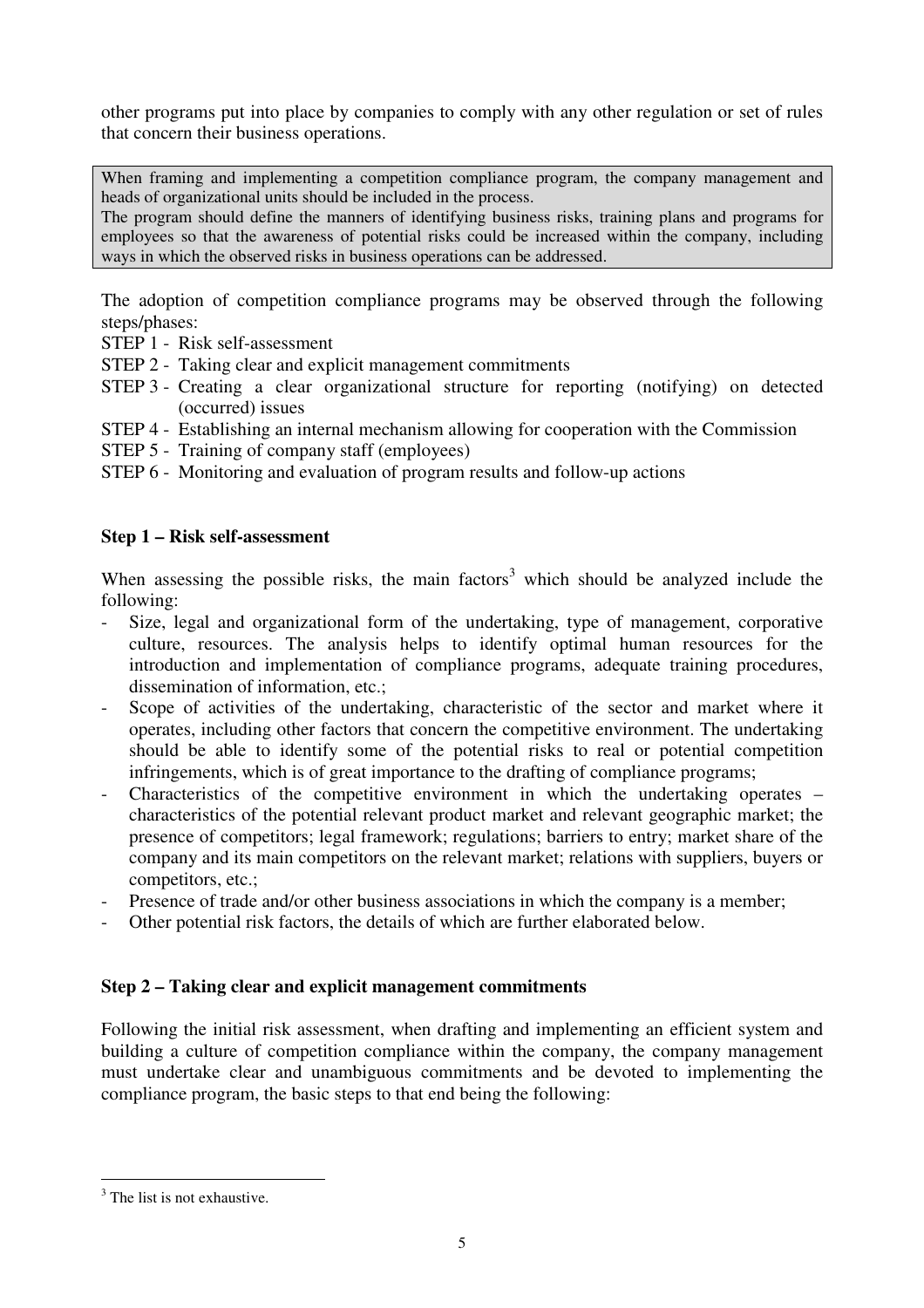- Clear position of the company management that competition compliance constitutes a part of the company's business policy, in addition to taking necessary measures to inform all employees on the commitment;
- Firm position and a clear message of the company management that each employee is expected to adhere to the full observance of the Law on Protection of Competition;
- For the commitment of the company management to be effective, it must be followed up and supported by actual actions and measures for the introduction and implementation of compliance programs, which necessitates the allocation of human, financial and technical resources.

## **Step 3 – Creating an organizational structure for reporting on detected issues**

The introduction and effective implementation of compliance programs would not be feasible without an active and efficient reporting mechanism put in place, enabling employees to report on potential issues as to the application of competition rules. Such a mechanism must be a part of compliance programs while taking into account the organizational structure of companies and the different responsibilities of individual organizational units and their employees.

The reporting mechanism structure should meet the following requirements:

- Appointment of a compliance officer(s) responsible for the compliance program a focal person to be contacted by employees in case of potential issues. This person may be a manager, including any other employee, a department of the company (for example, legal), or even the entire compliance team. The contact person must have the necessary authority to effectively implement the compliance program;
- Identification of an organizational unit, including its obligations, to monitor all amendments to competition legislation (primarily, the Law and regulations), including the case law and the Commission's practice, with the basic purpose of securing an adequate training of employees and swift reaction in case of the occurrence of the "issues";
- As a good practice, the identification of other methods for communication on the issues that have incurred or are likely to incur can be recommended (introduction of "anonymous" reporting hotline; "confidential" notification system; "open door" policy, etc.);
- In parallel to the establishment of a suitable notification system, the companies should adopt and provide "internal procedures for minimizing risks of involvement in competition law infringements" as part of their regular practice, which would form an integral part of compliance programs.

## **Step 4 – Establishing an internal mechanism allowing for cooperation with the Commission**

When an activity of an undertaking becomes the subject of an investigation procedure before the Commission, the undertaking and all its employees need to provide the requested assistance – in accordance with the Law on Protection of Competition – so that an objective, comprehensive investigation procedure could be achieved so as to conduct a prompt and efficient probe while minimizing risks of imposing statutory sanctions against the undertaking for failure to provide accurate and timely assistance to the Commission or act on request/order of the Commission.

To ensure the above, it is recommended that a developed internal mechanism of cooperation with the Commission during potential investigation procedures be included in the mandatory content of a compliance program. Furthermore, it is recommended that undertakings be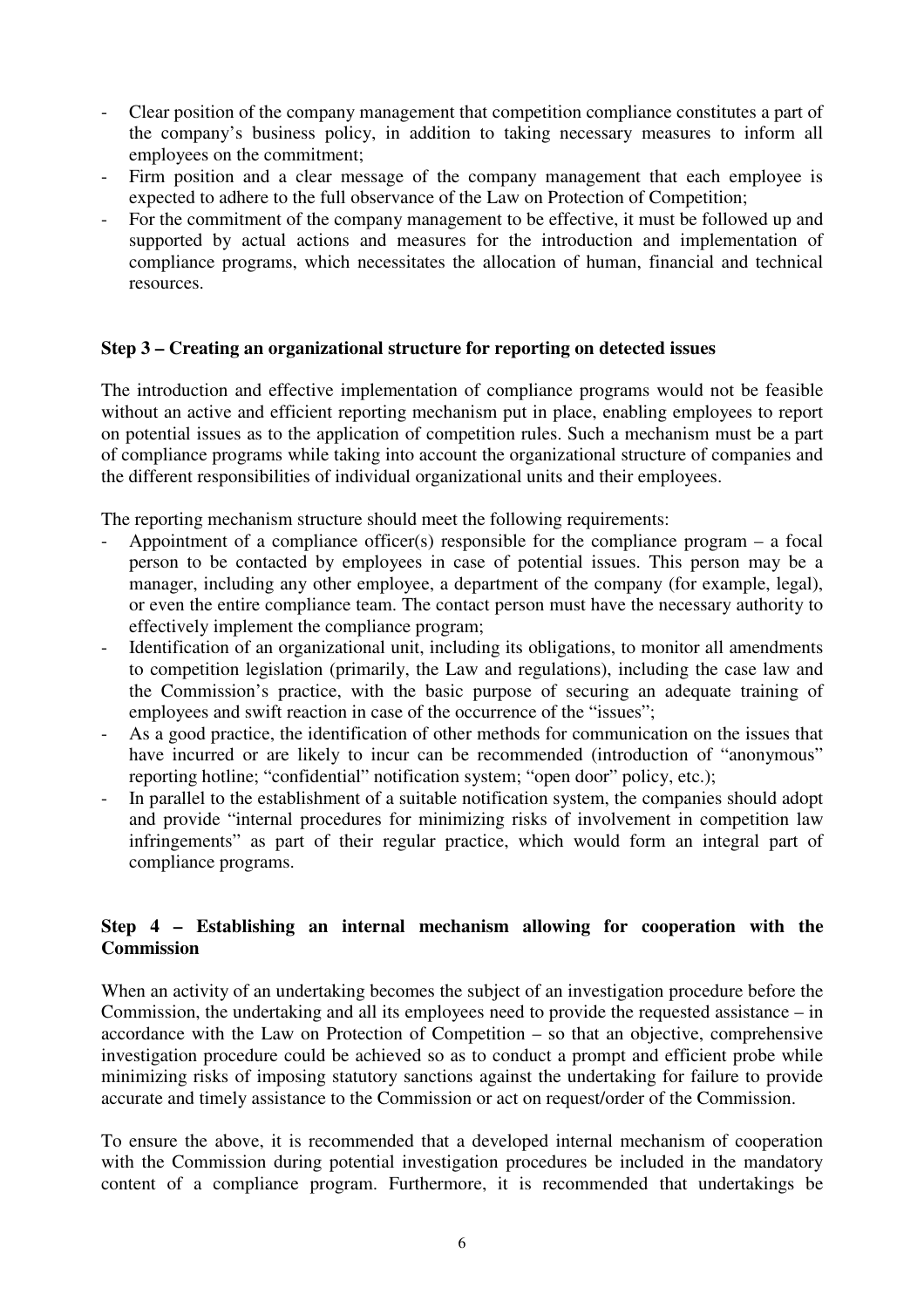informed of their duty to provide the requested information, including of their rights and obligations during dawn raids and conditions for imposing procedural penalties under the Law in order to avoid risks that could potentially arise owing to a lack of awareness of procedural rules governing procedures brought before the Commission.

# **Step 5 – Training of company staff**

To achieve compliance with competition rules, it is necessary that a compliance program in its mandatory content also includes guidelines on communication and implementation of training programs for company staff.

The company management should select an adequate and efficient training method intended for employees who in their day-to-day work run business.

Irrespective of the selected training method, it should ensure the attainment of the following objectives:

- Employees must acquire sufficient knowledge of the main provisions of the Law on Protection of Competition in order to identify prohibited behaviours – acts and actions qualified as competition law infringements;
- Employees must be knowledgeable about activities that need to be avoided in their line of work – so that full compliance with competition rules could be secured and any violation of compliance programs be avoided;
- Employees must be privy to all the details of a compliance program and particularly informed about how the established system of internal reporting can be used;
- When designing training modules, particular attention must be paid to specific risks posed by business operations of each specific undertaking (specific company);
- Staff training should be "targeted" depending on responsibilities and specific risks posed by business activities of an employee or group of employees;
- Intensity, content and form of training modules should be designed depending on the degree of risk to which individual employees/group of employees are exposed during their day-today work;
- Staff should be given regular training updates, advanced by new knowledge and recent developments, with mandatory information about the Commission's activities and practice.

# **Step 6 – Monitoring and evaluation of program results and follow-up actions**

The success of any compliance program cannot be measured merely through the activities for the adoption of said program, in relation to its content, extent, quality and frequency of staff training, but above all through the results achieved in its implementation – avoided and/or terminated competition infringements.

The adoption of compliance programs, as a form of commitment of undertakings to ensure that their operational practices adhere to competition laws, will not be enough if the program fails to create a "culture" of competition law compliance in regular daily operations of each employee and the company as a whole.

To achieve all the benefits of compliance programs, regular monitoring and evaluation of implementation outcomes of these programs (their different aspects) in the company's business activities are required.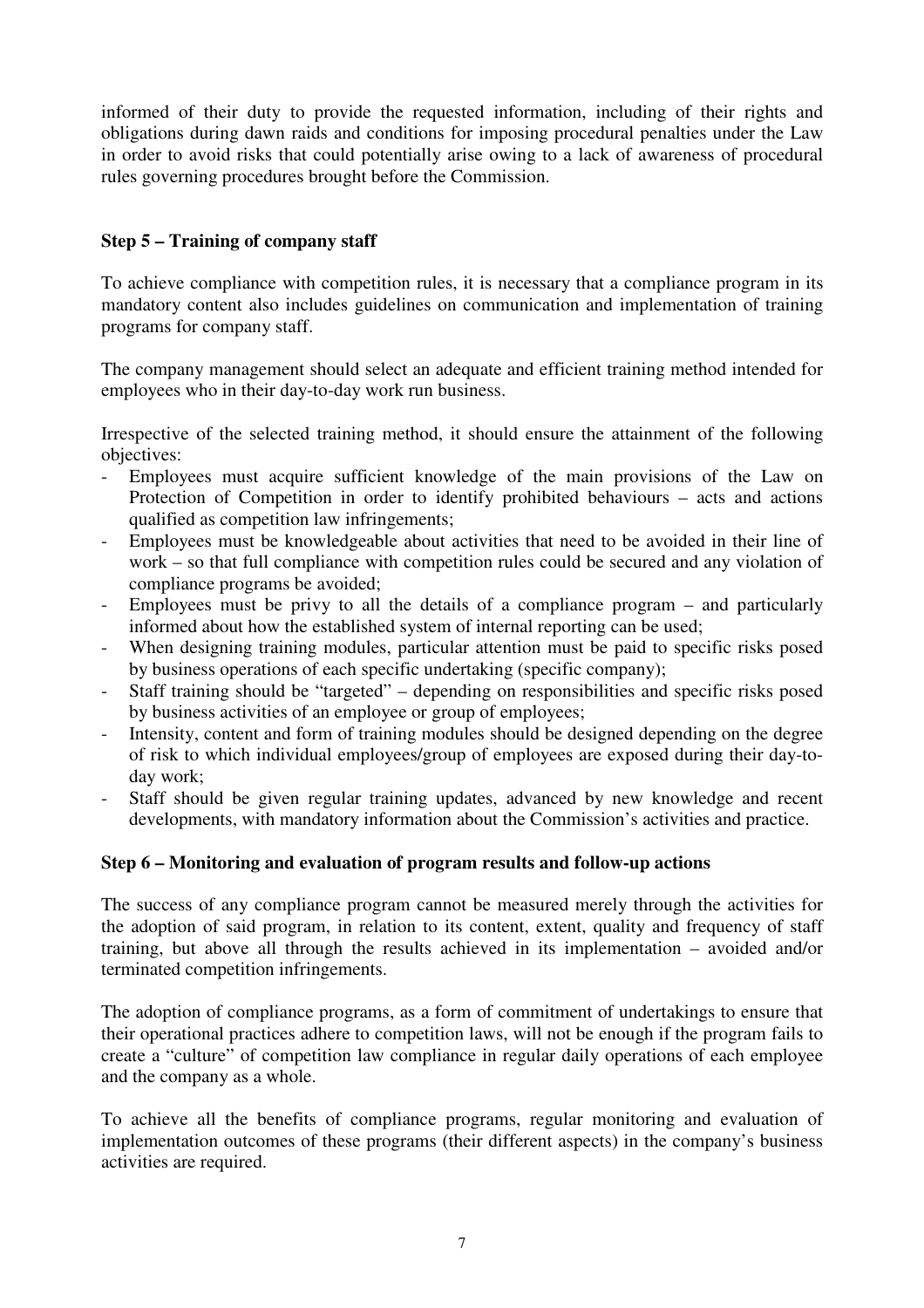The monitoring and evaluation should also help companies to identify new risks that a business may encounter, brought about by the development of business activities and/or potential entry into the new relevant markets, or to innovate and improve their current compliance programs.

# **What are the core requirements of a compliance program?**

Compliance programs should identify potential risks to operational practices of undertakings, stipulate and prescribe measures to mitigate or eliminate such risks and prescribe internal procedures to address potential issues businesses face in their operations, where it is established that undertakings are exposed to risks.

Irrespective of what method is used to adopt such programs, how they will be designed, the extent to which they will elaborate on some particular elements, the company (undertaking), and the size of a company that has proceeded to adopt a compliance program, etc., all programs should meet several basic requirements, without which they cannot be considered complete and with prospects for effective implementation, able to bring the company all of the expected benefits.

The main content of compliance programs should ensure the following:

- All potential risks of competition infringements have been considered when drafting compliance programs and conducting staff training;
- All employees are familiar with the person(s) responsible for the implementation of compliance programs in the company;
- All employees have direct access to the company's compliance program;
- All employees are informed about the company's compliance program have declared themselves informed about the program and familiar with their duties and responsibilities arising from the program;
- Adequate legal aid (advice) must be secured at all times when there is a suspected infringement of competition law or even just a concern or uncertainty as to whether an infringement exists;
- Each infringement or suspected infringement must be notified without delay to the legal team in charge of the competition program or other person(s) responsible for the implementation of this program;
- The Commission for Protection of Competition must be notified of instances of concern or information on competition infringements committed by competing undertakings.<sup>4</sup>

<sup>4</sup> Application forms to notify of potential infringements of competition law can be found on the Commission's website, available at: https://www.kzk.gov.rs/obrasci (note: forms are available in Serbian only)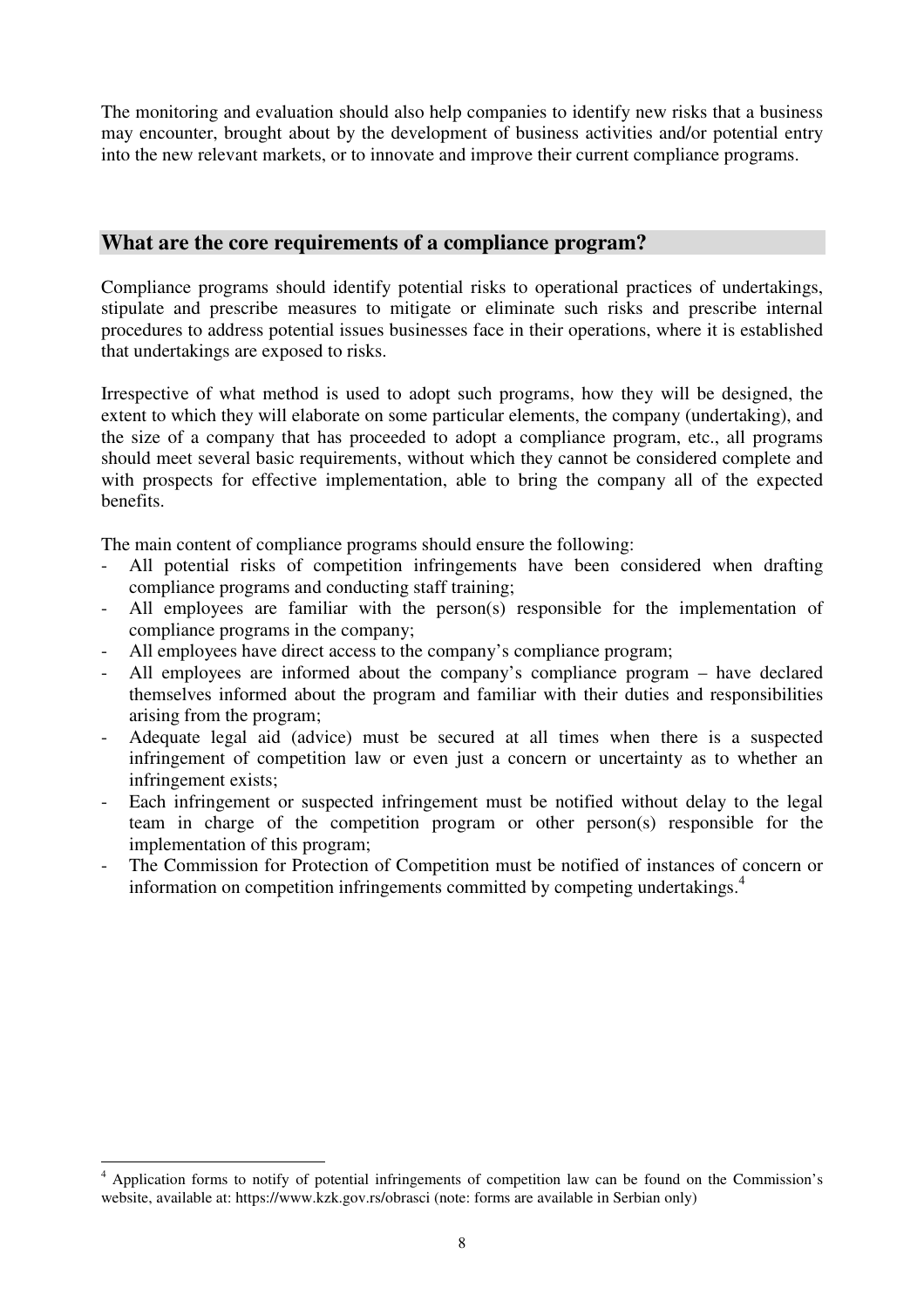# **Competition regulatory framework of the Republic of Serbia**

Competition rules consist of the Law on Protection of Competition ("Official Gazette of the RS", Nos. 51/2009 and 95/2013) and regulations or bylaws – regulations, instructions, guidelines.

Regulations currently in force are the following:

"General" regulations:

- Regulation on criteria for defining the relevant market ("Official Gazette of the RS", No. 89/2009);
- Regulation on criteria for setting the amount payable based on measures for protection of competition and sanctions for procedural breaches, manner and terms for payment thereof and conditions for determining the respective measures ("Official Gazette of the RS", No. 50/2010).
- Regulation on the conditions for relief from commitment payment from measure for protection of competition ("Official Gazette of the RS", No. 50/2010).

Regulations that concern restrictive agreements:

- Regulation on agreements between undertakings operating at the different level of production or distribution chain exempted from prohibition ("Official Gazette of the RS", No. 11/2010);
- Regulation on agreements on specialization between undertakings operating on the same level of production or distribution chain exempted from prohibition ("Official Gazette of the RS", No. 11/2010);
- Regulation on R&D agreements between undertakings operating on the same level of production or distribution exempted from prohibition ("Official Gazette of the RS", No. 11/2010);
- Regulation on the content of request for individual exemption of restrictive agreements from prohibition ("Official Gazette of the RS", No. 107/2009).

Regulation that concerns merger control:

Regulation on the content and manner of filing merger notifications ("Official Gazette of the RS", No. 5/2016).

For some requests and procedures brought before the Commission, awareness and adequate information of the Tariff for the exercise of competencies conferred on the Commission for Protection of Competition ("Official Gazette of the RS", No. 49/2011) can be useful.

In addition to the Law on Protection of Competition, the Law on General Administrative Procedure ("Official Gazette of the RS", Nos. 18/2016 and 95/2018 – authentic interpretation) is also applied to procedures brought before the Commission.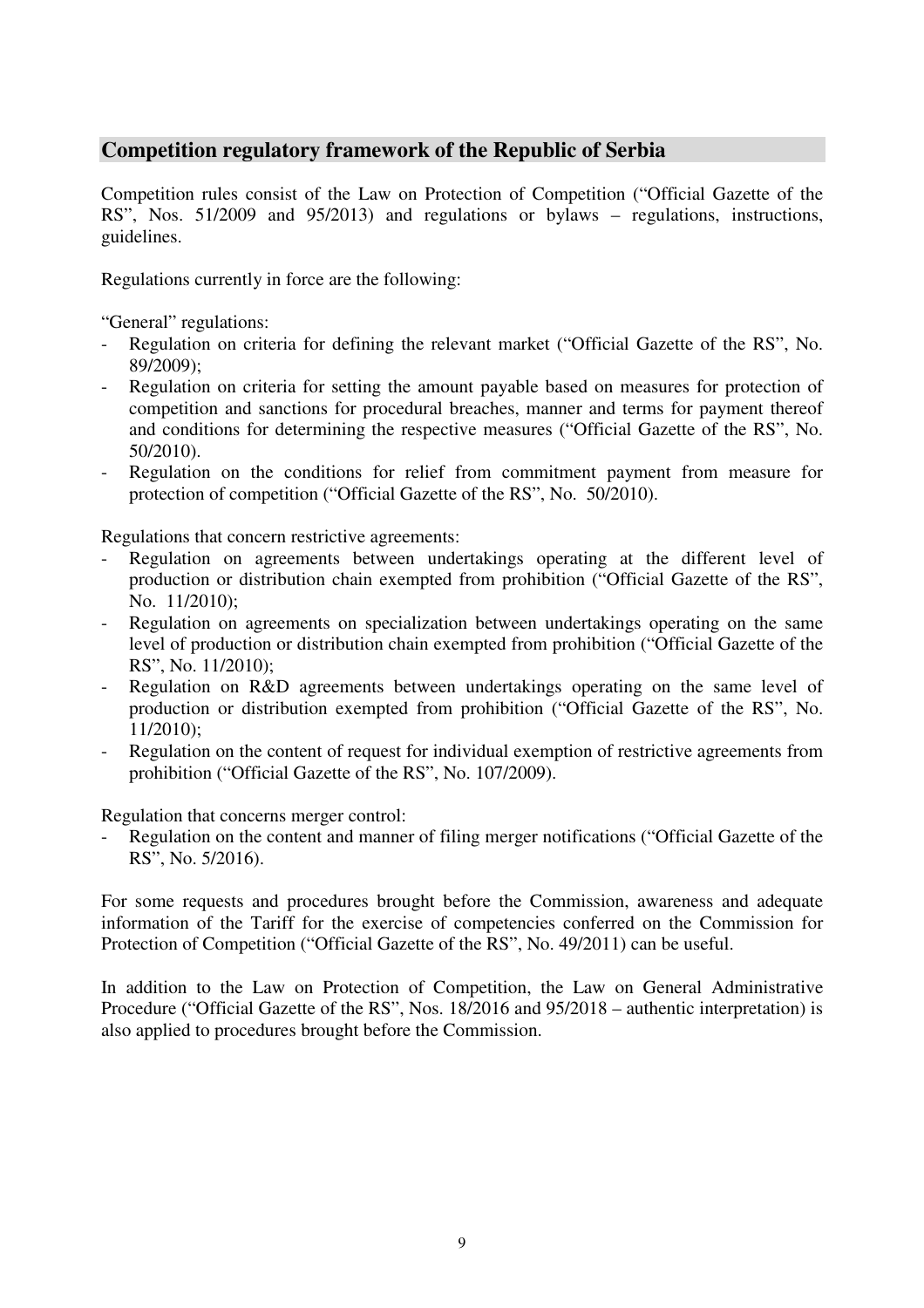# **Concrete risks to operations and how to identify them**

There are several forms of competition infringements that constitute the main risk elements in conducting business. After getting familiar with the main concepts of competition infringements (restrictive agreements<sup>5</sup> and abuses of dominance<sup>6</sup>, including implementing mergers without clearance), undertakings need to recognize situations in which they could find themselves as well as segments of their business operations where individual forms of competition infringements could occur.

Competition infringements are acts or actions of undertakings that have or may have as their object or effect the significant restriction, distortion, or prevention of competition.<sup>7</sup>

Risks can be categorized in the following three groups:

- 1) Regular risks which may exist with all undertakings, irrespective of their size or market share (restrictive agreements),
- 2) Risks that concern undertakings with significant market share (potentially holding a dominant position),
- 3) Transaction-related risks when a change of control, merger or acquisition by one company over another occurs, there is a possibility that such transaction needs to be notified to the Commission for Protection of Competition for prior approval.

The Law on Protection of Competition stipulates that an undertaking shall be the subject of a **measure for the protection of competition**, set in the form of an obligation to pay a monetary sum in the amount up to **10% of the total annual revenue generated in the territory of the Republic of Serbia** in the case where the said undertaking:

1) **abuses its dominant** position on the relevant market;

2) concludes or implements a **restrictive agreement**;

3) **fails to** perform or **implement measures to eliminate competition infringements** or measures of deconcentration;

4) **implements a concentration** in breach of the standstill obligation or without receiving merger clearance.

The amount of the measure for protection of competition depends on the gravity of the infringement, duration of the infringement, the existence of mitigating and aggravating circumstances, including other circumstances laid down by the Regulation on criteria for setting the amount payable based on measures for protection of competition and sanctions for procedural breaches, manner and terms for payment thereof and conditions for determining the respective measures ("Official Gazette of the RS", No. 50/2010)<sup>8</sup> and guidelines for the application of this regulation.<sup>9</sup>

 $\overline{a}$  $5$  See Article 10 of the Law

<sup>6</sup> See Article 16 of the Law

<sup>&</sup>lt;sup>7</sup> Article 9 of the Law<br><sup>8</sup> Available at: http://www.kzk.gov.rs/kzk/wp-content/uploads/2016/11/02-Regulation-on-criteria-for-setting-theamount-payable-on-the-basis-of-measure-for-protection-of-competition-and-sanctions.pdf<br><sup>9</sup> See the Guidelines on the application of the Pequlation on criteria for setting the a

See the Guidelines on the application of the Regulation on criteria for setting the amount payable based on measures for protection of competition and sanctions for procedural breaches, manner and terms for payment thereof and conditions for determining the respective measures, available at: https://www.kzk.gov.rs/kzk/wpcontent/uploads/2011/08/GUIDELINES-for-implementation-of-the-Regulation-on-criteria-for-setting.pdf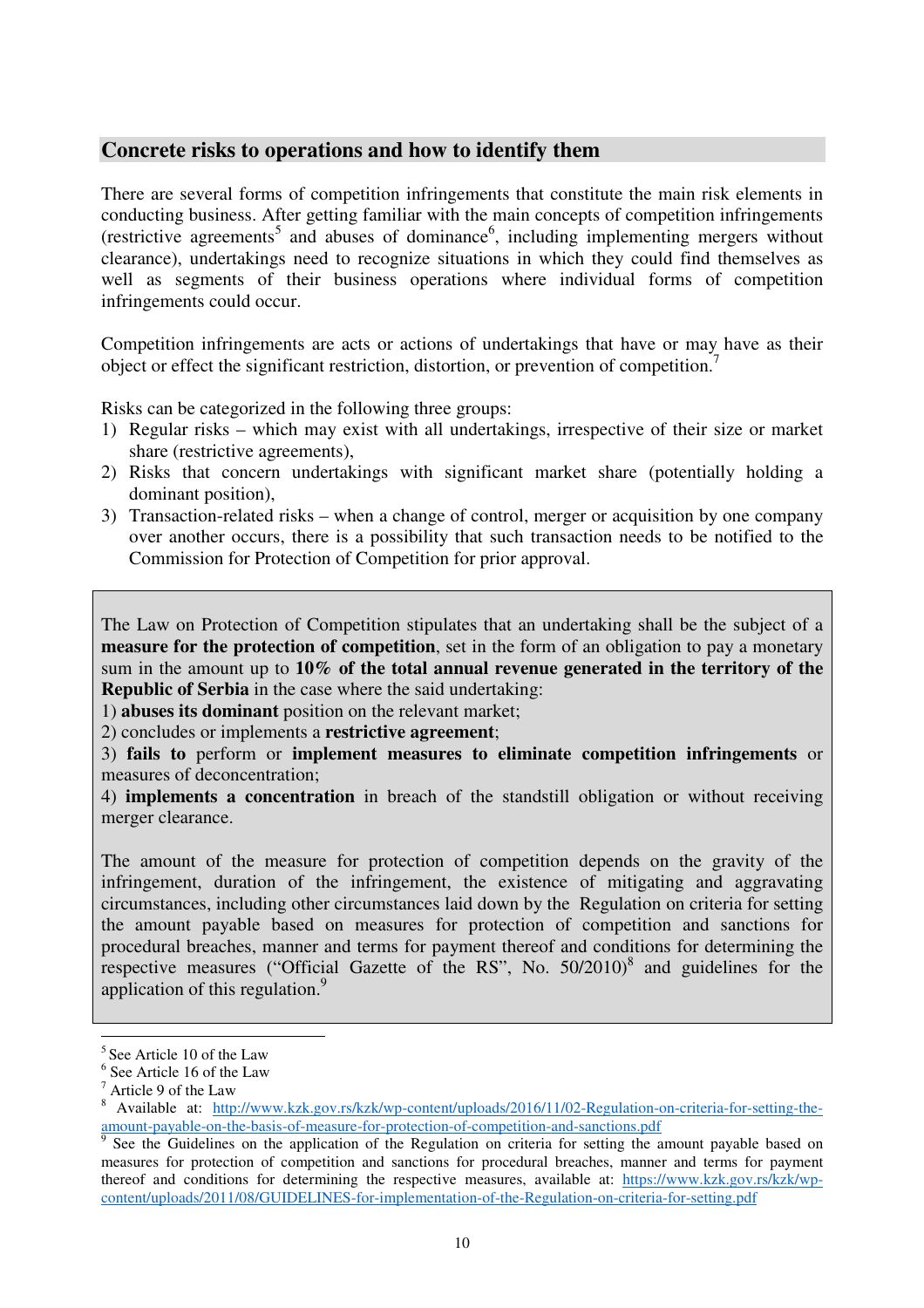

By gravity, the risks or competition infringements under the Commission's guidelines for establishing measures for protection of competition<sup>10</sup> can be classified as follows:

### **Most serious types of competition law infringements**

- 1. restrictive agreements that directly or indirectly set the purchase or selling prices or other trading conditions;
- 2. restrictive agreements on collective boycott of competitors;
- 3. restrictive agreements that allocate markets or sources of supply, including restrictive agreements between bidders – competitors in public procurement procedures;
- 4. forms of the abuse of dominance which as their object or effect directly or indirectly fix unfair purchase or selling prices or other unfair trading conditions and/or drive out competition from the market;
- 5. forms of the abuse of market dominance that restrict production, markets or technical development.

### **Serious types of competition law infringements**

- 1. restrictive horizontal agreements that do not qualify as the most serious types of competition law infringements, and
- 2. forms of abuses of dominance, such as applying dissimilar conditions to equivalent transactions or bundling or tying practices that do not qualify as the most serious types of competition law infringements.

### **Minor competition law infringements**

- 1. restrictive vertical agreements that directly do not concern prices or conditions of sale,
- 2. implemented concentrations before regulatory clearance within the meaning of Article 65 of the Law, including
- 3. concentrations implemented in breach of suspension obligation within the meaning of Article 64 of the Law.

 $10\,$ <sup>10</sup> Guidelines are available at: https://www.kzk.gov.rs/kzk/wp-content/uploads/2011/08/GUIDELINES-forimplementation-of-the-Regulation-on-criteria-for-setting.pdf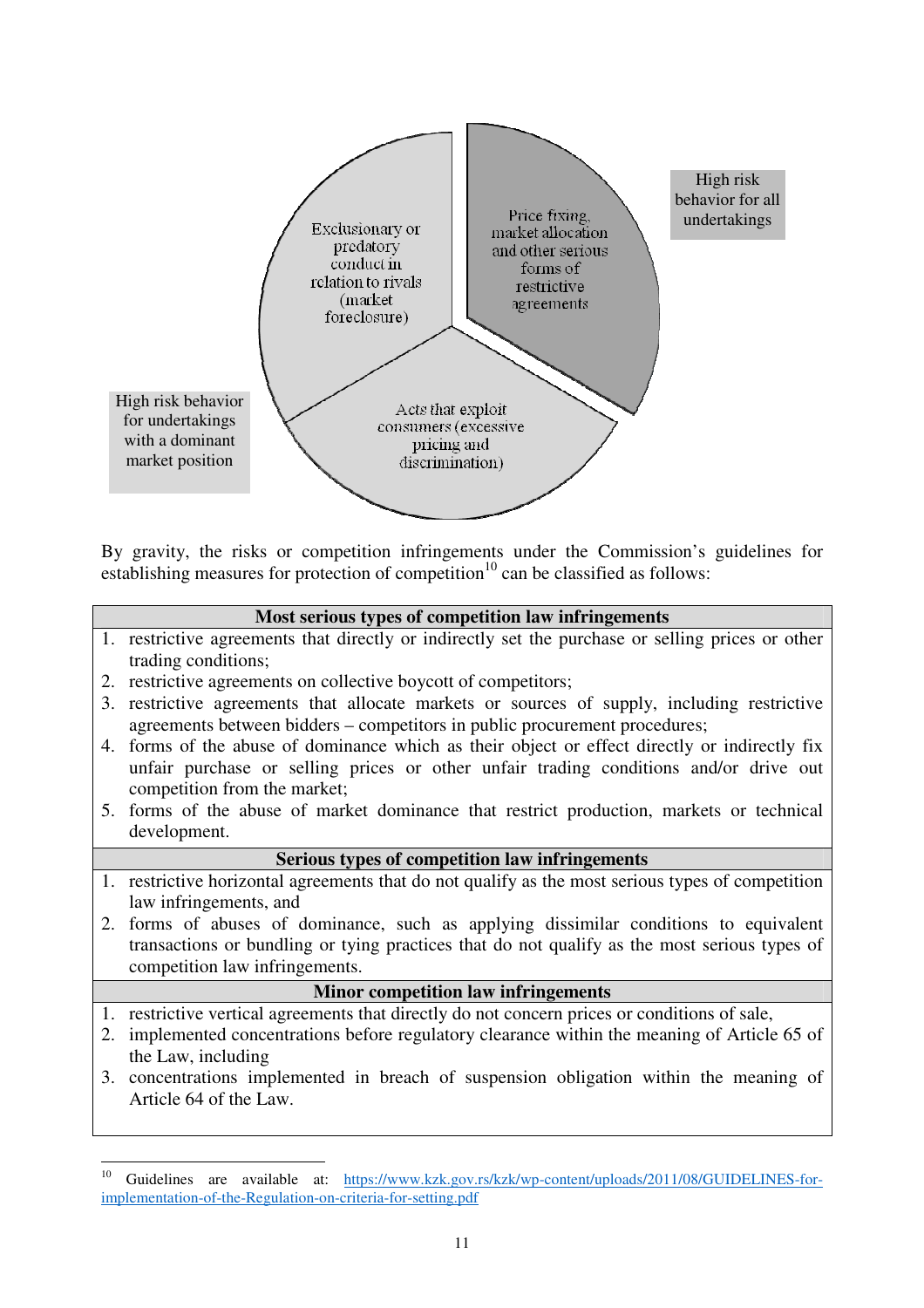### **Restrictive agreements**

**Regular risks** primarily concern **restrictive agreements,** classified into horizontal (agreements between competitors) and vertical (agreements with companies at a different level of supply chains, up- or downstream).

> Definition and prohibition on restrictive agreements Article 10

Restrictive agreements are agreements between undertakings which have as their object or effect the significant restriction, distortion, or prevention of competition in the territory of the Republic of Serbia.

Restrictive agreements may include contracts, certain contract provisions, express or tacit agreements, concerted practices, including decisions of associations of undertakings, which in particular:

1) directly or indirectly fix purchase or selling prices or any other trading conditions;

2) limit or control output, markets, technical development, or investment;

3) apply dissimilar conditions to equivalent transactions with other trading parties, thereby placing them at a competitive disadvantage;

4) make the conclusion of contracts subject to acceptance by the other parties of supplementary obligations which, by their nature or according to commercial usage, have no connection with the subject of such contracts;

5) allocate markets or sources of supply.

Restrictive agreements are prohibited and void, except in cases of exemption from the prohibition pursuant to this law.

#### Requirements for exemption from the prohibition Article 11

Restrictive agreements may be exempted from the prohibition if they contribute to improving the production or distribution of goods or to promoting technical or economic progress, while allowing consumers a fair share of the resulting benefits, and which do not impose restrictions which are not indispensable to the attainment of these objectives, and do not afford such undertakings the possibility of eliminating competition on the relevant market or its substantial part.

> Individual exemption from the prohibition Article 12

At the request of a restrictive agreement participant, the Commission may exempt certain restrictive agreements from the prohibition (hereinafter, individual exemption).

The applicant authority making the request for individual exemption shall bear the burden of proof to demonstrate that the requirements referred to in Article 11 of this Law are met.

The period of individual exemption referred to in Paragraph 1 of this Article shall not exceed eight years. The Government shall specify in more detail the requirements referred to in Paragraph 1 of this Article.

> Exemption from the prohibition by category of agreements Article 13

The exemption from the prohibition on restrictive agreements may refer to certain categories of agreements in so far as the requirements referred to in Article 11 of this Law are met, including other particular requirements that concern the type and content of agreements or their duration.

Restrictive agreements that meet the conditions referred to in Paragraph 1 of this Article shall not be submitted to the Commission for the exemption.

The Government shall specify the categories of agreements and lay down special requirements referred to in Paragraph 1 of this Article.

#### Agreements of minor importance Article 14

Agreements of minor importance are agreements between undertakings whose aggregate market share on the relevant market for products and services in the territory of the Republic of Serbia does not exceed: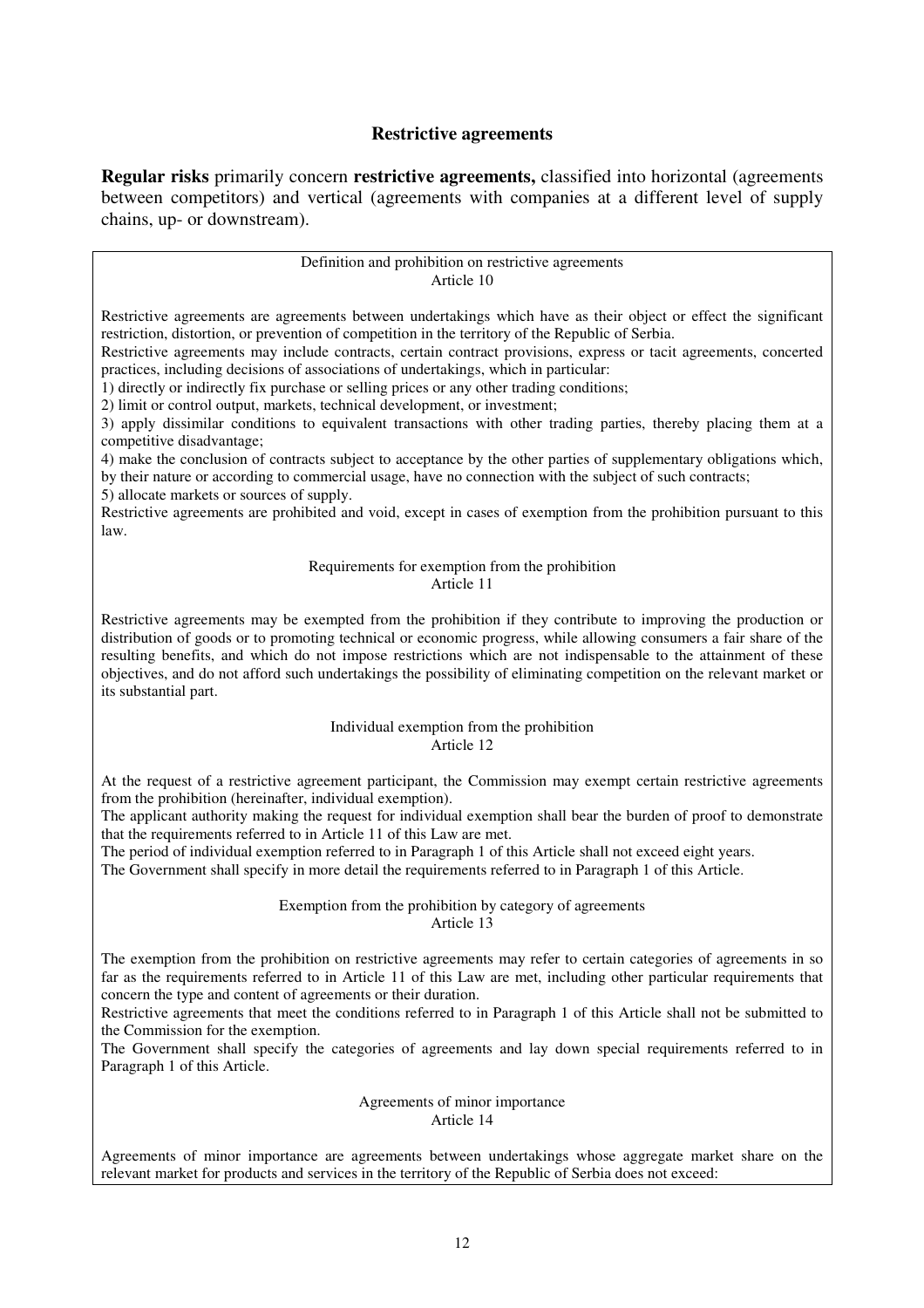1) 10% of market share, if the parties operate at the same level of production and distribution chain (horizontal agreements);

2) 15% of market share, if the parties operate at the different level of production and distribution chain (vertical agreements);

3) 10% of market share, if the agreement has characteristics of both horizontal and vertical agreements or where it is difficult to classify the agreement as either vertical or horizontal;

4) 30% of market share, if the agreements concluded between various parties have similar effects on the market, and if the individual market share of each of the party does not exceed the 5% market share threshold on each individual market affected by the agreement.

Agreements of minor importance shall be allowed unless the object of horizontal agreements is the fixing of prices, limitation of output or sales and allocation of markets or customers, and unless the object of vertical agreements is the fixing of prices or allocation of markets.

## **1. Horizontal agreements**

Horizontal agreement is an agreement between direct competitors, that is parties that operate at the same level of production or distribution chain.

**Competitor** is an undertaking that operates on the same relevant market (actual competitor) or an undertaking that in a short period of time could undertake the necessary additional investments or other necessary costs to enter the relevant market in response to a small but permanent increase in prices (potential competitor).

Hardcore restrictions contained in horizontal agreements:

- 1. Price fixing with competitors $11$ 
	- 1.1. fixed prices, minimum prices, maximum prices $12$
	- 1.2. price ranges

- 1.3. exchange of price lists
- 1.4. price recommendations
- 1.5. agreements fixing the distribution margin
- 1.6. agreements on price increases or price decreases
- 1.7. unilateral disclosure of future company operations
- 2. Agreements on production or sales volume
	- 2.1. agreements not to produce or sell unless agreed-on volume
	- 2.2. agreements to restrict output
	- 2.3. agreements so that individual competitors would exit the marketplace
	- 2.4. necessity of obtaining consent between competitors to increase output
	- 2.5. industrial standard-setting agreements
- 3. Allocation of markets or customers between competitors
	- 3.1. agreements to divide sales territories
	- 3.2. agreements to assign customers
	- 3.3. participation in public procurements assigning contract winners<sup>13</sup>

 $11$  Any direct or indirect collusive agreement to fix prices between competitors is prohibited. Prohibited agreements may concern agreements on uniform pricing, minimum resale prices or price floors, fixing resale prices, recommended retail prices, future price increases. Price fixing as a prohibited practice concerns not only prices but also certain price elements such as rebates, input prices, price premiums, etc.

<sup>12</sup> For example, the Commission's decision on prices of motor vehicle inspections in Čačak: http://www.kzk.gov.rs/kzk/wp-content/uploads/2020/12/56-30-11-2020-Resenje-tehnicki-pregledi.pdf (full decision in Serbian)

<sup>13</sup> For example, the Commission's decision on public procurements in the defence sector: http://www.kzk.gov.rs/kzk/wp-content/uploads/2018/12/26-resenje-B2M-i-dr.-za-sajt.pdf (full decision in Serbian)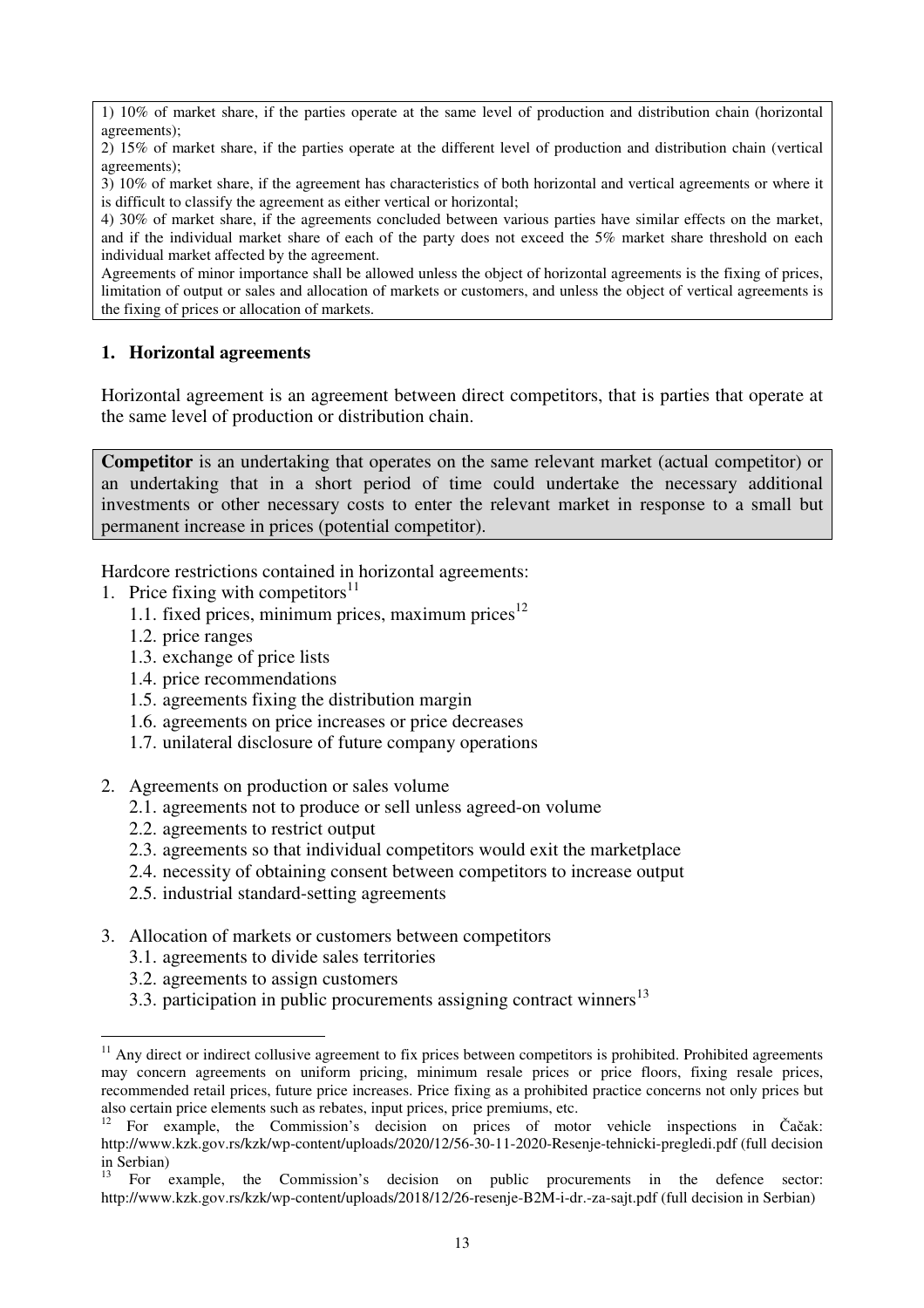- 3.4. agreeing not to compete in certain territories or for consumers or particular categories of consumers
- 3.5. collective boycott<sup>14</sup>
- 4. Exchange of commercially sensitive information (sharing of business strategies),  $15$  in particular on the following:
	- 4.1. sales value or volume
	- 4.2. market shares

 $\overline{a}$ 

- 4.3. prices, in particular future conduct regarding prices
- 4.4. planned business strategies

# **When does the exchange of information give rise to the competition concerns?<sup>16</sup>**

The exchange of commercially sensitive information (that concern the nature of the business, i.e., current or future sales prices, cost of goods sold, production volume, credit terms or trading conditions, promotional expenses, customer discounts and rebates, information on consumers, and business or strategic and marketing plans, etc., in particular when such information cannot be considered historical) allows companies to better and more timely adapt their commercial policy to their competitors' strategy and increases the probability of creating anticompetitive effects on the relevant market or concern about increased coordination in the future market scenario.

The information exchanges with no direct or indirect impact on the future commercial strategies of undertakings provided they are: anonymous and pooled, publicly disclosed or available to competitors that have not taken part in the information exchanges, including to consumers, give no rise to the competition concerns.

Collusive tendering or bid rigging is a business practice where competitors mutually agree about the way they submit tenders.

As to the public procurement market and participation in public procurements, the Commission has published several instructions, guidelines and opinions:

- opinion on certain forms of cooperation in public procurement procedures,<sup>17</sup>
- opinion on affiliated undertakings in public procurement procedures, <sup>18</sup>
- instructions for detecting bid rigging in public procurement procedures, $19$  providing more detail on potential common forms of bid rigging in public procurements.

Agreement between competitors on joint refusal to deal with a particular supplier(s) with no reasonable justification, including a joint conspiracy formed to impose conditions on the procurement of goods from a particular supplier(s).

<sup>&</sup>lt;sup>15</sup> For example, the Commission's decision on the edible oil production market: http://www.kzk.gov.rs/kzk/wpcontent/uploads/2017/04/Victoria-Vital16\_3\_20171.pdf (full decision in Serbian)

<sup>&</sup>lt;sup>16</sup> From the 2014 Annual Report, available at: http://www.kzk.gov.rs/kzk/wpcontent/uploads/2015/04/godisnji\_izvestaj\_kzk\_2014.pdf (report available in Serbian)

<sup>17</sup> Available at: https://www.kzk.gov.rs/kzk/wp-content/uploads/2022/01/Opinion-Public-Procurements-25th-March-2021.pdf

<sup>18</sup> Available at: https://www.kzk.gov.rs/kzk/wp-content/uploads/2016/12/Primena-%C4%8Dlana-10.-Zakona-oza%C5%A1titi-konkurencije-kod-povezanih-lica-u-postupcima-javnih-nabavki1.pdf (available in Serbian)

<sup>19</sup> Available at: https://www.kzk.gov.rs/kzk/wp-content/uploads/2016/12/INSTRUCTIONS-for-detecting-bidrigging-in-public-procurement-procedures.pdf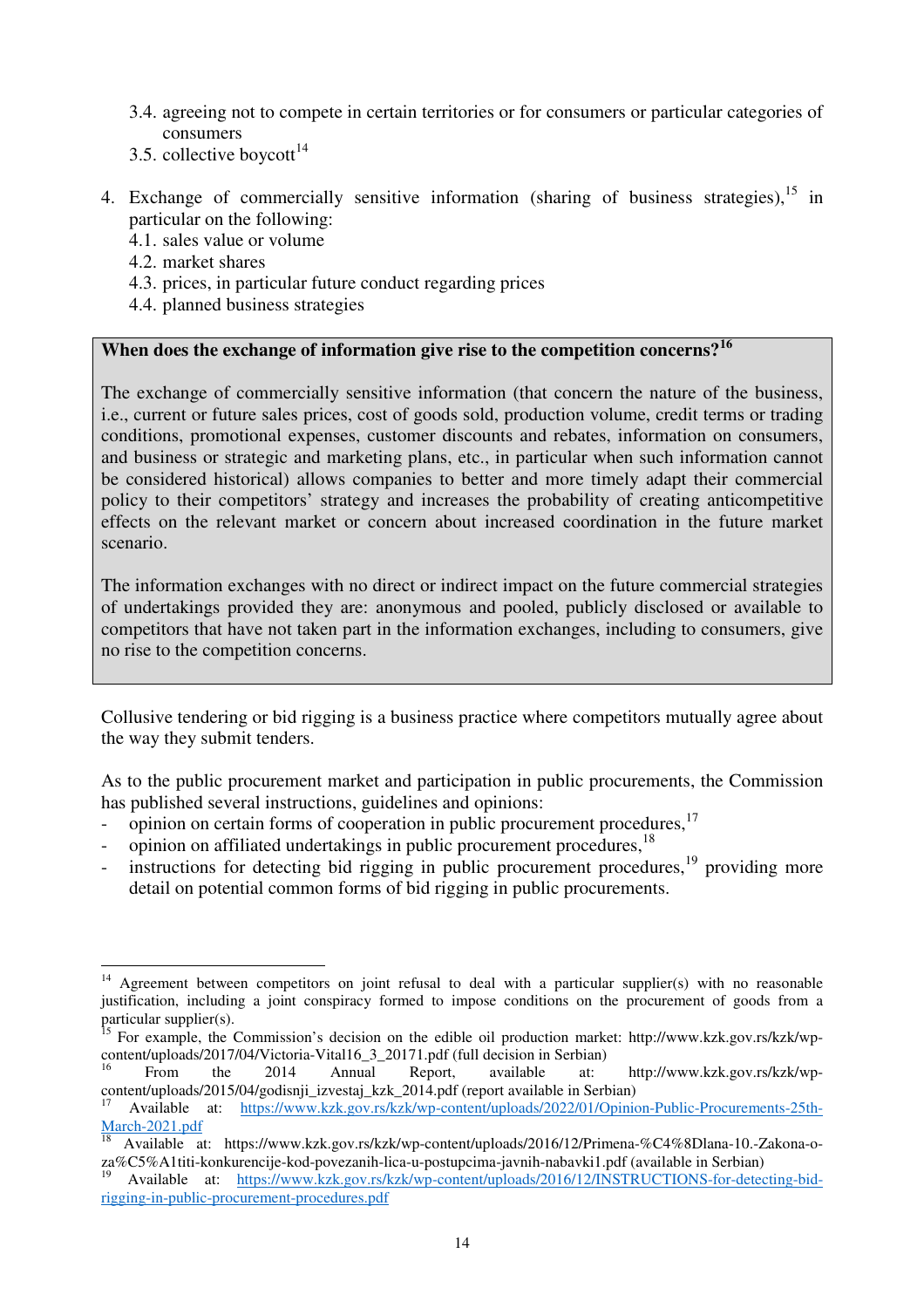### **2. Vertical agreements**

Vertical agreements are agreements between non-competing undertakings or agreements concluded between undertakings each operating, for the purposes of the agreement, at a different level of the production or distribution chain. They relate to the conditions under which the parties to the agreement may purchase, sell or resell certain goods or services (for example, manufacturer – wholesaler – retailer).



The most common models of distribution are selective distribution, exclusive distribution, and regular (open) distribution.

**Selective distribution system** is a distribution system where the supplier undertakes to sell the contract goods or services, either directly or indirectly, only to distributors selected on the basis of specified criteria and where these distributors undertake not to sell (at the wholesale level) such goods or services to unauthorized distributors within the territory reserved by the supplier to operate that system.

**Agreements on exclusive distribution** are agreements where the distributor undertakes to sell the contract goods or services only to one distributor in a particular geographic area or the customer group exclusively allocated to the distributors. **Exclusive purchasing agreements** are agreements where the buyer, either directly or indirectly, undertakes to purchase the contract goods or services exclusively from one supplier.

It is important to make a distinction between active and passive sales, whereas restrictions of passive sales are usually considered more problematic under competition law.

| <b>Active sales</b>                                | <b>Passive sales</b>                                                                             |
|----------------------------------------------------|--------------------------------------------------------------------------------------------------|
|                                                    | Seeking and actively approaching individual Sales on the basis of orders made by the buyer,      |
|                                                    | customers or a specific customer group and including orders resulting from advertising in the    |
|                                                    | undertaking the activities to sell products or media and Internet, available in the territory    |
|                                                    | services to said customers by visits, sending of broader than territory exclusively intended for |
|                                                    | unsolicited mail or e-mails, advertisement in single distributor or specified group of buyers,   |
| media actively targeting a specific customer group | being the result of a free and unlimited access to                                               |
| or customers.                                      | advertising message by every buyer or group of                                                   |
|                                                    | buyers.                                                                                          |

Typical restrictions in vertical agreements are set out in the Regulation on agreements between undertakings operating at the different level of production or distribution chain exempted from prohibition ("Official Gazette of the RS", No. 11/2010), applicable to vertical agreements.

In the Commission's practice, the most common restrictions are resale price maintenance,  $20$ exclusive supply or distribution, selective distribution, and non-compete obligations.<sup>21</sup>

 $20$  For example, the Commission's decision on the distribution of athletic footwear and sporting goods: http://www.kzk.gov.rs/kzk/wp-content/uploads/2017/12/R-40-02-892017-312.pdf or the Commission's decision on maximum discounts on car services and repair: http://www.kzk.gov.rs/kzk/wp-content/uploads/2018/10/Resenje-Auto-Cacak-i-dr.-converted.pdf (full decisions in Serbian)

 $21$  See Article 6 of the Regulation on vertical agreements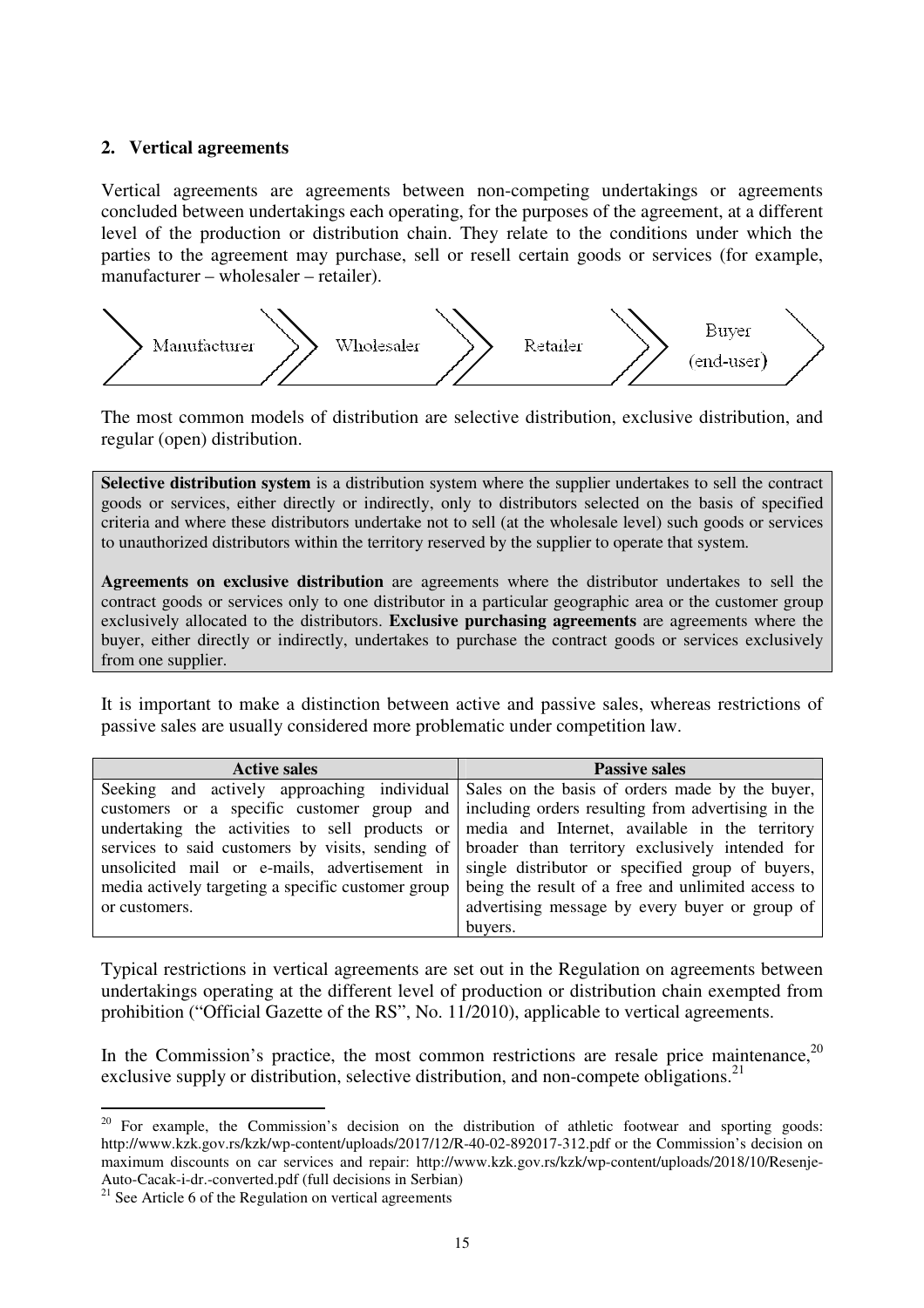| <b>Rule</b>                                                                                                                                                                                                                                                                                                                                     | <b>Exception (allowed)</b>                                                                                                                                                                                                                                                                                                                                                                                                                                                                                                                                                                                                                                                                                                                                                                                                              |
|-------------------------------------------------------------------------------------------------------------------------------------------------------------------------------------------------------------------------------------------------------------------------------------------------------------------------------------------------|-----------------------------------------------------------------------------------------------------------------------------------------------------------------------------------------------------------------------------------------------------------------------------------------------------------------------------------------------------------------------------------------------------------------------------------------------------------------------------------------------------------------------------------------------------------------------------------------------------------------------------------------------------------------------------------------------------------------------------------------------------------------------------------------------------------------------------------------|
| indirect<br>limitations<br>Direct<br>the<br><sub>or</sub><br>on<br>buyer/distributor's ability to set the resale price of<br>products or services, are prohibited.                                                                                                                                                                              | Supplier may impose a maximum sale price or<br>recommended a sale price, $^{22}$ provided that they do<br>not amount to a fixed or minimum resale price as a<br>result of pressure from, or incentives offered by,<br>any of the parties.                                                                                                                                                                                                                                                                                                                                                                                                                                                                                                                                                                                               |
| Limitations on the territory in which<br>the<br>buyer/distributor may sell the contract goods or<br>services or limitations on a specific customer<br>group to whom the buyer/distributor may sell the<br>contract goods or services, are prohibited.                                                                                           | 1) restriction of <b>active sales</b> by a buyer party to<br>the agreement to a territory or a customer group<br>which has been allocated exclusively to another<br>buyer or which the supplier has reserved to itself,<br>where such a restriction does not limit sales by the<br>customers of the buyer;<br>2) restriction of active and passive sales of the<br>contract goods or services to end users by a buyer<br>operating at the wholesale level of trade;<br>3) restriction of active and passive sales of the<br>contract goods or services to unauthorized<br>distributors by the members of a selective<br>distribution system;<br>4) restriction of the buyer's ability to sell<br>supplied for the purposes<br>components,<br>of<br>incorporation, to customers who would use them<br>to manufacture of competing goods. |
| The restriction of active or passive sales of the<br>contract goods or services to end users by<br>members of a selective distribution system<br>operating at the retail level of trade, is prohibited.                                                                                                                                         | The possibility of prohibiting a member of the<br>selective distribution system from operating out of<br>an unauthorized place of establishment,<br>$\frac{1}{1}$<br>allowed.                                                                                                                                                                                                                                                                                                                                                                                                                                                                                                                                                                                                                                                           |
| restriction<br>cross-supplies between<br>of<br>The<br>distributors within a selective distribution system,<br>including between distributors<br>operating<br>at<br>different levels of trade, is prohibited.                                                                                                                                    |                                                                                                                                                                                                                                                                                                                                                                                                                                                                                                                                                                                                                                                                                                                                                                                                                                         |
| The restriction agreed between a supplier of<br>components and a buyer who incorporates those<br>components, which limits the supplier's ability to<br>sell the components as spare parts to end-users or<br>to repairers or other service providers not<br>entrusted by the buyer with the repair or servicing<br>of its goods, is prohibited. |                                                                                                                                                                                                                                                                                                                                                                                                                                                                                                                                                                                                                                                                                                                                                                                                                                         |

# **What kinds of agreements always create competition concerns?**

Irrespective of market share, prohibited agreements are those which have as their object:

**horizontal agreement**  - the fixing of prices, or<br>the limitation of output

the limitation of output or sales,

- **vertical agreement**
- the fixing of prices,
- the allocation of markets
- the allocation of supply markets

<sup>&</sup>lt;sup>22</sup> Opinion on recommended prices, available at: https://www.kzk.gov.rs/kzk/wp-content/uploads/2017/09/Opinionon-the-implementation-of-competition-policy-regulations-in-reference-to-price-recommendation-policy-in-verticalagreements.pdf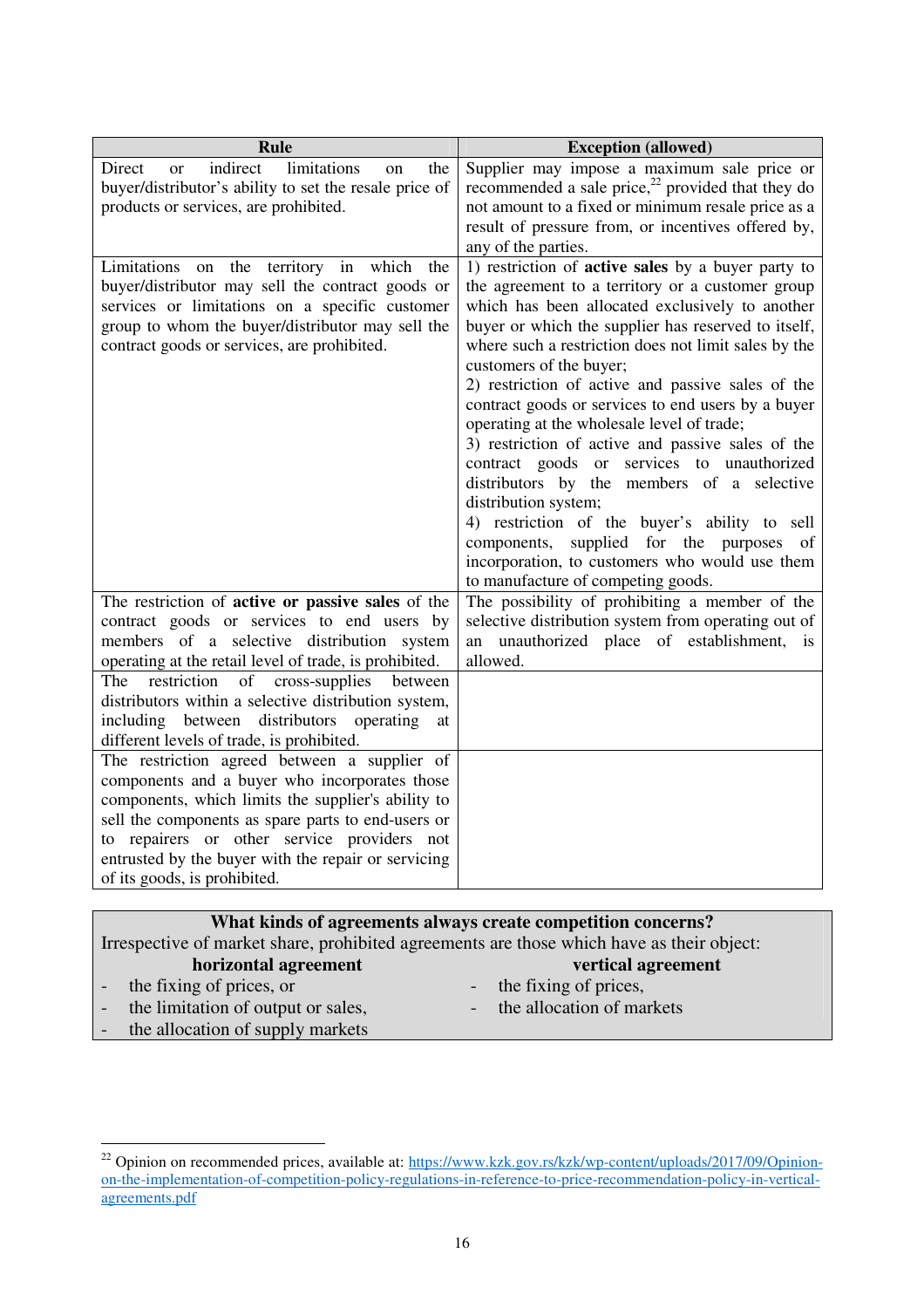### **Dominant position and abuse**

**Risks relating to undertakings with significant market share** primarily concern the potential abuse of a dominant position, and to that effect, the Commission's past practice on competition law infringements in the form of abuse of dominance should be closely examined.

| Dominant market position<br>Article 15                                                                                                                                                                                                                                                                                                                                                                                                                                                                                                                                                                                                                                     |  |  |
|----------------------------------------------------------------------------------------------------------------------------------------------------------------------------------------------------------------------------------------------------------------------------------------------------------------------------------------------------------------------------------------------------------------------------------------------------------------------------------------------------------------------------------------------------------------------------------------------------------------------------------------------------------------------------|--|--|
| An undertaking holds a dominant market position if it is, due to its market power, able to operate to a large extent<br>independently from the other actual or potential competitors, buyers, suppliers or consumers.<br>The market power of undertakings shall be established by reference to the relevant economic and other indicators,<br>in particular:                                                                                                                                                                                                                                                                                                               |  |  |
| 1) structure of the relevant market;<br>2) market share of an undertaking whose dominance is established, especially if it exceeds 40% on the established<br>relevant market:<br>3) actual and potential competitors;<br>4) economic and financial strength;                                                                                                                                                                                                                                                                                                                                                                                                               |  |  |
| 5) degree of vertical integration;<br>6) privileged access to supply and distribution markets;<br>7) legal or factual barriers to market entry by other undertakings;<br>8) buyer power;                                                                                                                                                                                                                                                                                                                                                                                                                                                                                   |  |  |
| 9) technological advantage, intellectual property rights.<br>Two or more legally independent undertakings may hold a dominant position if, united by economic links, they are<br>able to jointly perform or act as a single undertaking on the relevant market (collective dominance).<br>The burden of proving a dominant position on the established relevant market shall be borne by the Commission.                                                                                                                                                                                                                                                                   |  |  |
| Abuse of dominance<br>Article 16                                                                                                                                                                                                                                                                                                                                                                                                                                                                                                                                                                                                                                           |  |  |
| Any abuse of a dominant market position shall be prohibited.<br>Such abuse may, in particular, consist in:<br>1) directly or indirectly imposing unfair purchase or selling prices or other unfair trading conditions;<br>2) limiting production, markets or technical development;<br>3) applying dissimilar conditions to equivalent transactions with other trading parties, thereby placing them at a<br>competitive disadvantage;<br>4) making the conclusion of contracts subject to acceptance by the other parties of supplementary obligations<br>which, by their nature or according to commercial usage, have no connection with the subject of such contracts. |  |  |
|                                                                                                                                                                                                                                                                                                                                                                                                                                                                                                                                                                                                                                                                            |  |  |

Holding a dominant position on any given market is not in itself illegal. However, a dominant company has a special responsibility to ensure that its conduct does not distort competition.

To this end, undertakings that could have a dominant position in a particular market should carefully examine the potential effects of their business practices when making business decisions and assess how those decisions might affect competitors or the state of competition on the market.

Potential abuses may concern prices or other behaviour of a dominant undertaking and may be directed towards driving out competition from the market or exploiting consumers.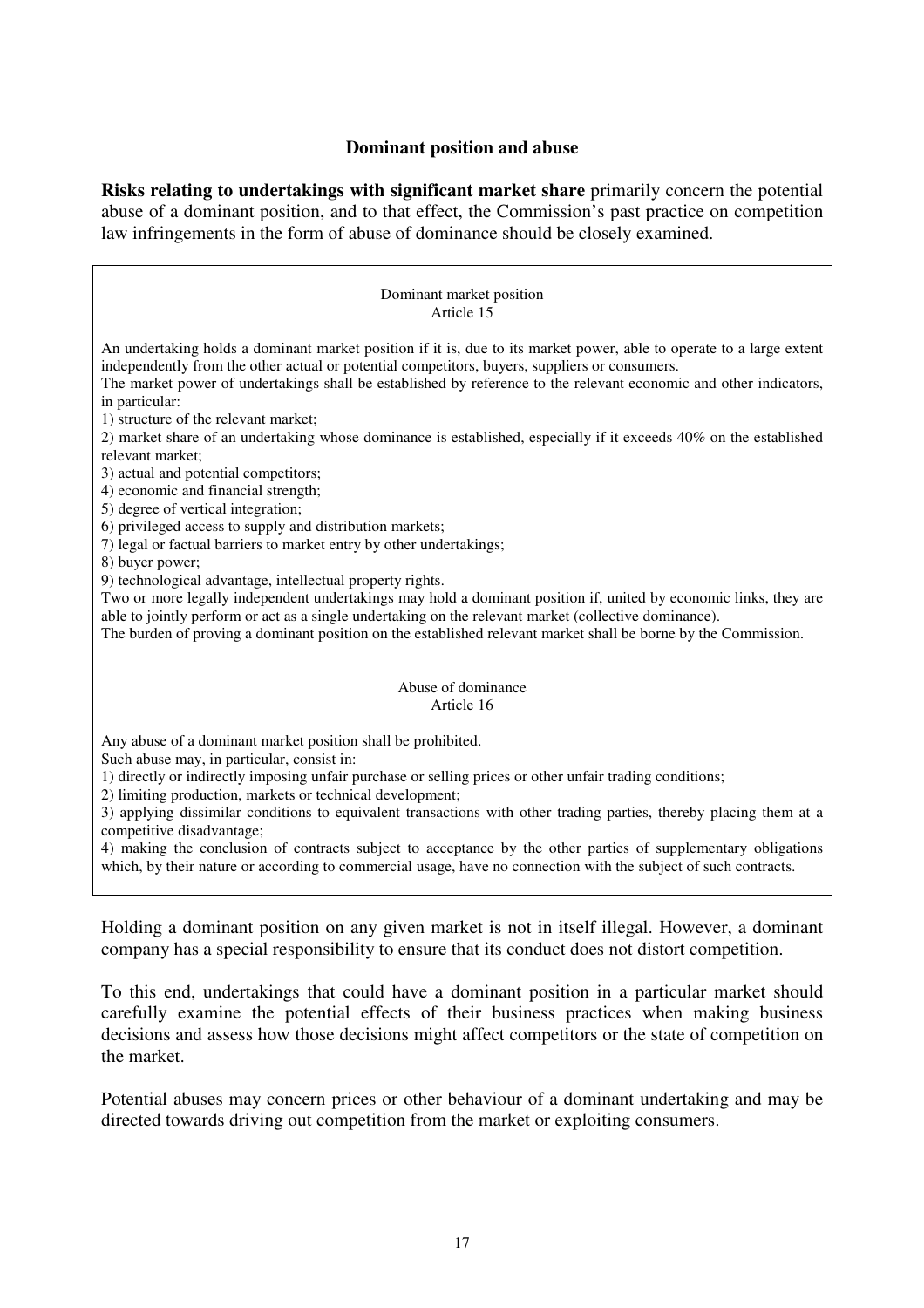Potential infringements of competition law can be defined as follows:

| Acts directed at driving out competition<br>from the market – exclusionary abuses                                                                                                                                                        | Acts to exploit buyers – exploitative abuses                                                                                                                                                                                                                                                                                                                                  |
|------------------------------------------------------------------------------------------------------------------------------------------------------------------------------------------------------------------------------------------|-------------------------------------------------------------------------------------------------------------------------------------------------------------------------------------------------------------------------------------------------------------------------------------------------------------------------------------------------------------------------------|
| Exclusive dealing, tying arrangements <sup>23</sup><br>Predatory pricing<br>Loyalty rebates, conditioning customers <sup>24</sup><br>Tying and bundling<br>Full-line forcing<br>Margin squeeze (price squeeze)<br>Refusal to deal/supply | Excessive pricing (prices not based on<br>-<br>$\cos t$ considerations) <sup>25</sup><br>Discrimination between different buyers<br>$\overline{\phantom{a}}$<br><i>(including)</i><br>unjustified<br>price<br>discrimination)<br>Applying dissimilar trading conditions to<br>$\overline{\phantom{a}}$<br>equivalent transactions with other trading<br>parties <sup>26</sup> |
|                                                                                                                                                                                                                                          |                                                                                                                                                                                                                                                                                                                                                                               |

As a general rule, suppliers have the right to choose who they wish to deal with; however, in certain cases, the **refusal to deal/supply** may be considered to be an abuse of dominance.

For such competition infringement to occur, aside from having a dominant position, the following elements must be identified:

- 1. the refusal relates to a product or service that is objectively indispensable input, essential for the customers to be able to compete effectively in a downstream market;
- 2. the refusal is likely to lead to the elimination of effective competition in the downstream market;
- 3. the refusal is likely to lead to consumer harm;
- 4. the conduct concerned is not objectively justifiable.

In terms of abusive pricing practices, competition law prohibits predatory pricing (setting prices extremely low) and at the other end of the spectrum, imposing excessive prices (setting prices to high).

| <b>Predatory pricing</b>                        | <b>Excessive pricing</b>                        |
|-------------------------------------------------|-------------------------------------------------|
| Predatory pricing may be a part of broader      | Excessive pricing implies imposing unfairly     |
| business strategies to drive out the current    | high prices, not set on the "cost principle" or |
| competitors from the market or deter the entry  | aligned to costs, or excess prices set          |
| of potential competitors, causing the dominant  | significantly above competitive<br>levels,      |
| undertaking to strengthen its market power.     | objectively justifiable by the cost structure   |
| Predatory pricing is a method in which a        | with the expected return.                       |
| dominant undertaking sets the price below its   |                                                 |
| incremental costs of producing the output,      |                                                 |
| deliberately incurring losses, to drive out the |                                                 |
| competitors unable to compete from the          |                                                 |
| market in order to raise the barriers to entry. |                                                 |

 $\overline{a}$ <sup>23</sup> For example, the Commission's decision on money transfer practices: https://www.kzk.gov.rs/kzk/wpcontent/uploads/2012/03/Resenje-EKI-Transfers-12.01.2010.pdf (full decision in Serbian)

<sup>24</sup> For example, the Commission's decision on funeral services: http://www.kzk.gov.rs/kzk/wpcontent/uploads/2011/08/Resenje-JKP.pdf (full decision in Serbian)

<sup>&</sup>lt;sup>25</sup> For example, the Commission's decision on intercity bus dispatch services: http://www.kzk.gov.rs/kzk/wpcontent/uploads/2020/01/Resenje-InterTursPlus1.pdf (full decision in Serbian)<sup>26</sup> For example, the Current of the content

<sup>26</sup> For example, the Commission's decision on the ice-cream market: http://www.kzk.gov.rs/kzk/wpcontent/uploads/2014/03/povreda-konkurencije-frikom.pdf or the Commission's decision on the raw milk purchase: http://www.kzk.gov.rs/kzk/wp-content/uploads/2012/03/Resenje-Imlek-25.01.2008.pdf (full decisions in Serbian)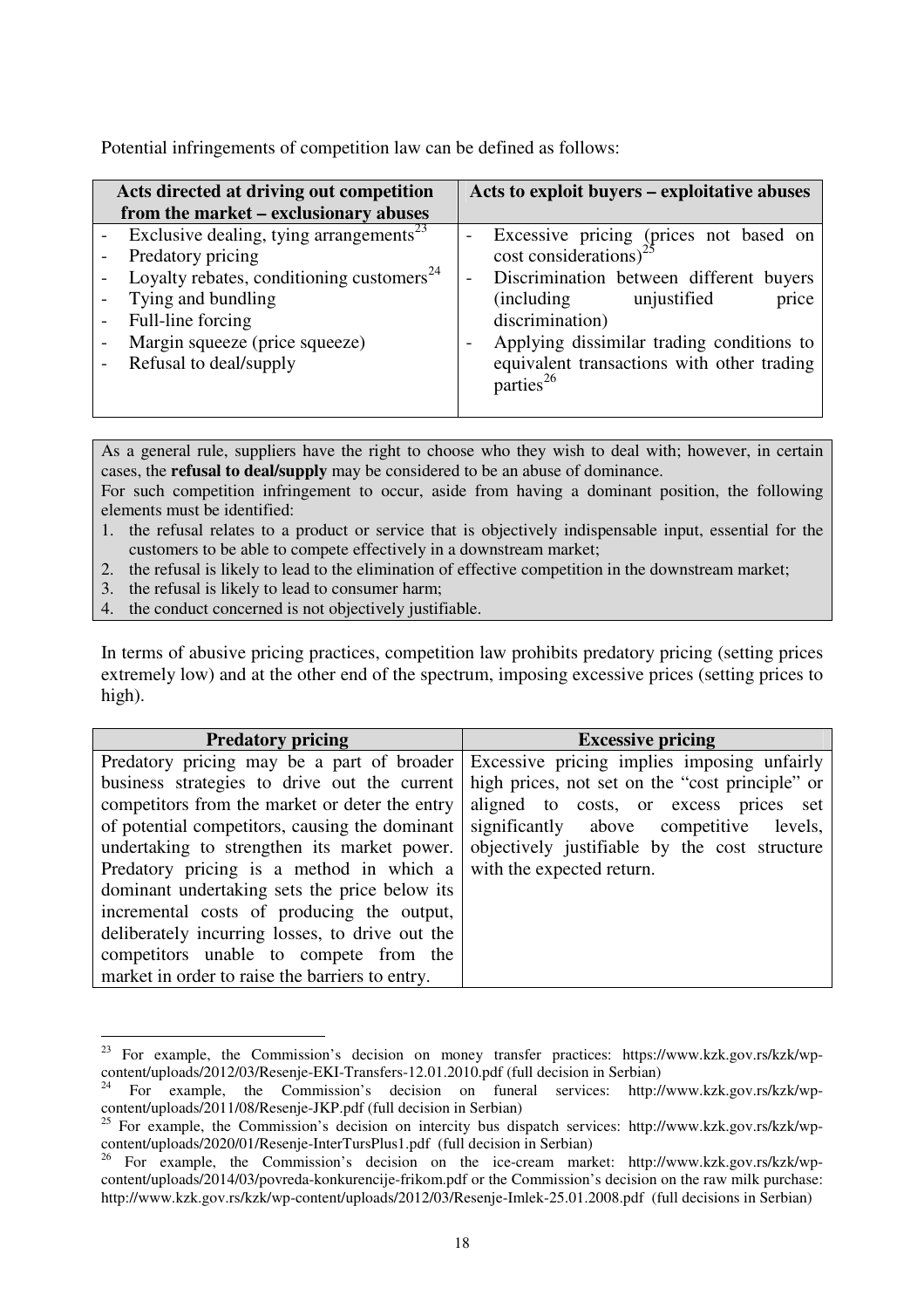### **Merger control and mandatory notification**

**Transaction-based risks** most often occur when one or more companies acquire control over another company/-ies or a part(s) thereof, and when the parties need to consider whether a merger filing with the Commission is mandatory to obtain the clearance necessary to implement the transaction.

A concentration between undertakings arises in cases of:

1) mergers and other status changes where a change of control in the undertakings concerned occurs;

2) acquisition of direct or indirect control over another undertaking or a part thereof that may constitute an independent economic entity;

3) joint venture between two or more undertakings to create a new undertaking or acquire joint control over the existing undertaking, performing on a lasting basis all the functions of an autonomous economic entity.

The notification obligation does not concern each transaction where a change of control in the undertakings occurs and each company that implements such a change. Instead, it only exists when the statutory requirements are met.

Concentrations are to be notified to the Commission if:

1) the aggregate **worldwide annual turnover** of all the parties to the concentration in the preceding financial year **exceeds €100mn**, provided that the **turnover of at least one party to the concentration on the market of the Republic of Serbia exceeds €10mn**; or

2) the aggregate domestic annual turnover of **at least two parties** to the concentration in the preceding financial year **exceeds €20mn**, **provided that the turnover of each of at least two parties to the concentration** on the market of the Republic of Serbia **exceeds €1mn** in the same period.

Concentrations implemented through a takeover bid within the meaning of the **Law on Takeovers of Joint Stock Companies**<sup>27</sup> must be notified even if the turnover threshold requirements are not met.

In addition to the notification obligation<sup>28</sup> within the time limit laid down by law,<sup>29</sup> there is a standstill obligation that prohibits the implementation of a concentration before its clearance. The Commission may impose a measure for the protection of competition (up to 10% of the aggregate annual turnover) for violation of the standstill obligation through early implementation of a transaction, including a procedural penalty measure.<sup>30</sup>

Concentrations and negotiations on the implementation of concentrations may pose a high risk of potential competition infringements as undertakings in those circumstances may gain an insight into confidential business information about competitors. Therefore, it should be ensured that employees involved in the process:

- comply with the provisions of data confidentiality agreements, including competition regulations;
- do not share information they learn about competitors with other employees of companies involved in transactions that constitute a concentration.

 $30$  See Article 70 of the Law.

<sup>&</sup>lt;sup>27</sup> "Official Gazette of the RS", Nos. 46/2006, 107/2009, 99/2011 and 108/2016)

 $28$  In the manner and under the conditions laid down by the Law on Protection of Competition and the Regulation on the content and manner of filing merger notifications ("Official Gazette of the RS", No. 5/16). The forms for making notifications are available at: https://www.kzk.gov.rs/obrasci

 $29$  Under Article 63 of the Law, merger notification must be filed with the Commission within 15 days from (1) the date being that on which the agreement or contract was signed, (2) announcement of a public bid or bid closing, or (3) acquisition of control.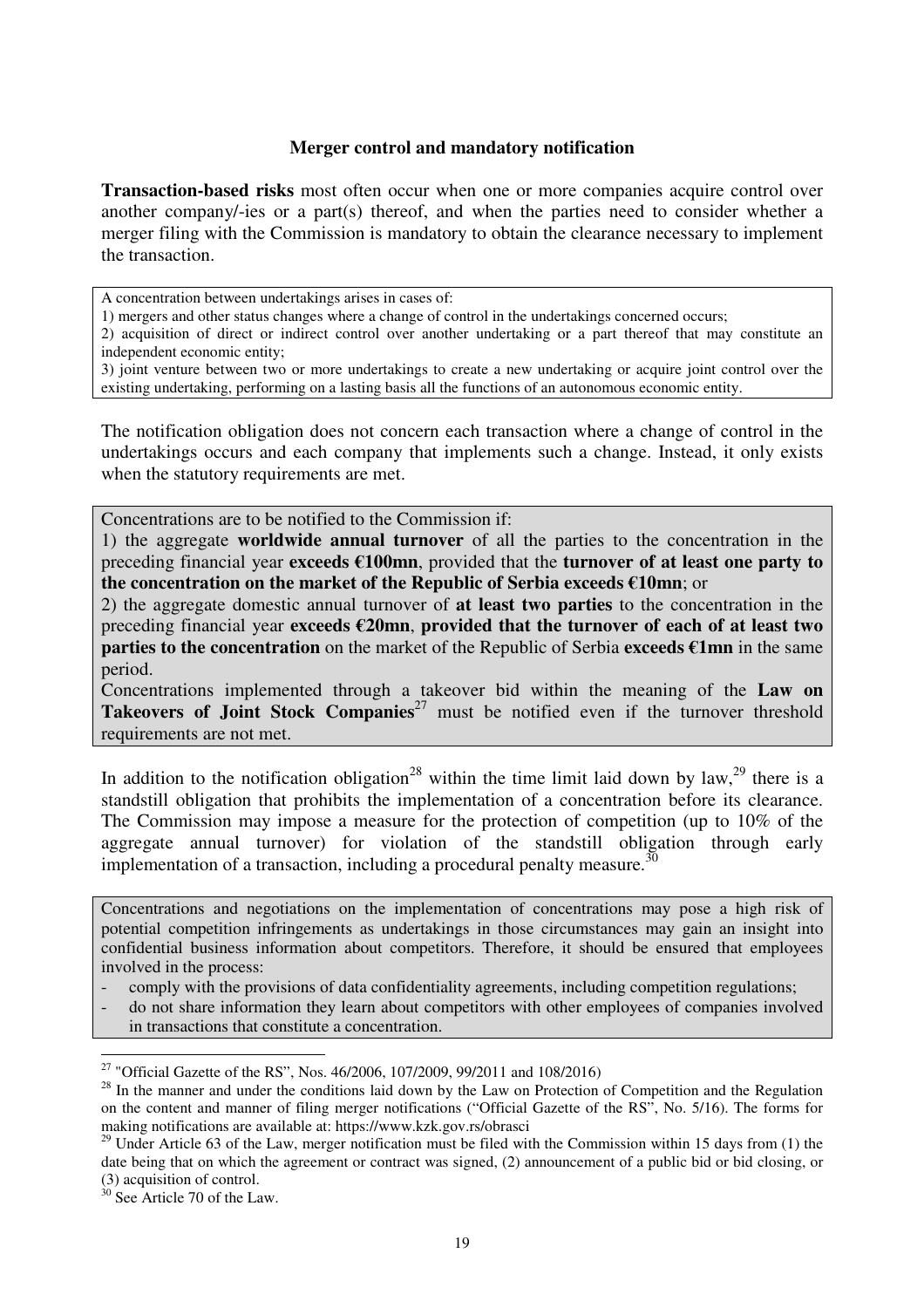# **Which business segments require attention?**

Depending on the market and levels of a supply chain where some company operates, various business segments can be distinguished that require attention when drafting compliance programs. These programs must **match the needs of each company**. For example, various business conditions exist in different industries and sectors, including conditions of competition. Similarly, the business practices of a company that operates at the production level are different from those adopted by a company that only operates at the wholesale or retail level.

If a company participates in **public procurement** procedures, it is important to be mindful that this area is subject to specific competition rules. Accordingly, this business area requires special analyses and identification of particular risks.

# **How to approach the identified risks?**

 $\overline{a}$ 

If some of the risks that could potentially lead to competition infringements are identified during operational assessments, it is necessary to consider potential ways to mitigate such risks (for example, exemption of restrictive agreements from prohibition, leniency program, termination of certain business conduct).

Following the identification of risks, the company should consider the best and quickest ways to reduce or eliminate such risks.

If the risk consists of a restrictive agreement, an assessment of the following should be made:

- 1. Are there any grounds for exemption of an agreement from the prohibition (agreements of minor importance, exemption applicable to a specific category of agreements, or if a request for individual exemption needs to be filed); $^{31}$
- 2. If an agreement cannot be exempt from the prohibition, and if it represents a serious type of competition law infringement, potential applying for the Leniency program should be considered; $32$
- 3. To avoid any further issues, all prohibited practices should be immediately stopped and alternative ways of achieving the same goal should be considered, without or with a minimal restriction of competition (while taking into account the requirements under which restrictive agreements can be exempt from the prohibition).

In any event, for compliance programs to be efficient, the system of checks and balances should be introduced, including education and training in order to avoid any subsequent issues.

**Under the so-called "Leniency Program", a party to a restrictive agreement that is the first to inform the Commission of the existence of such an agreement or provide evidence upon which the Commission can adopt a decision on competition law infringements, may receive full immunity from fines. Furthermore, the Commission may in certain cases grant partial<br>
immunity** from **fines** (reduction of fines).<sup>33</sup> **immunity from fines (reduction of fines).<sup>33</sup>**

<sup>&</sup>lt;sup>31</sup> See "Instructions for filing requests for individual exemption of restrictive agreements from prohibition", available at: https://www.kzk.gov.rs/kzk/wp-content/uploads/2011/08/UPUTSTVO-Podnosenje-zahteva-zapojedinacno-izuzece-restriktivnih-sporazuma-od-zabrane.pdf (available in Serbian)

<sup>32</sup> More information is available on the Commission's website: https://www.kzk.gov.rs/kzk/wpcontent/uploads/2017/11/liflet-leniency.pdf (available in Serbian)

<sup>&</sup>lt;sup>33</sup> More information on the program is available at: https://www.kzk.gov.rs/en/leniency-program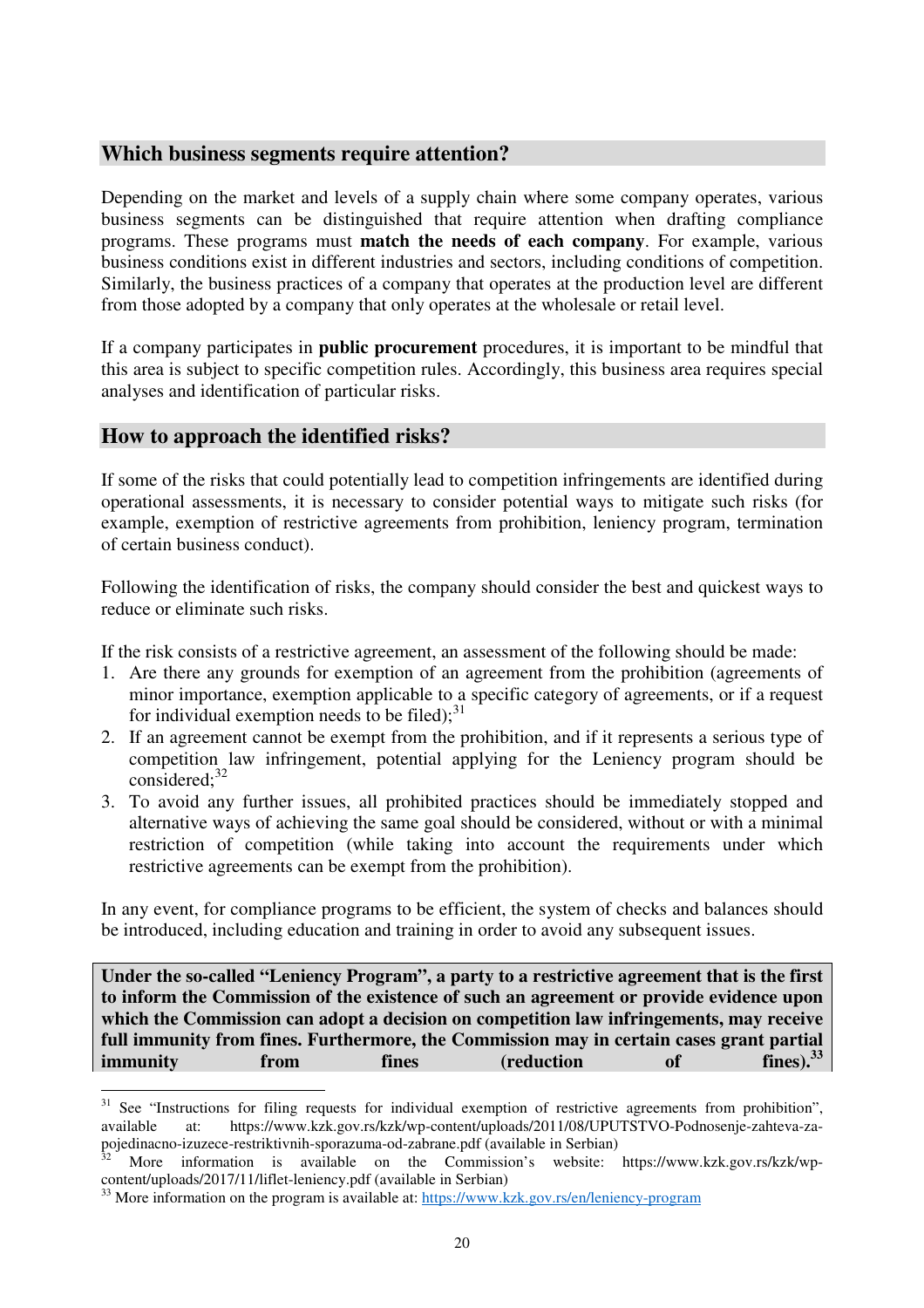# **Availability of materials on competition protection**

In addition to the Commission's practice available on its official website, $34$  the Commission has also developed several guidelines, promotional leaflets, video clips and issued numerous opinions in its work that should help undertakings harmonize their operations with competition regulations.

## **Instructions and guidelines**

Various instructions on procedures before the Commission can be found on the Commission's official website, including instructions on filing requests in individual proceedings.  $35$ Furthermore, guidelines governing conduct in certain situations could also be useful for companies looking to harmonize their operations with competition regulations.<sup>36</sup>

The Commission also drew up several practical instructions and guidelines that concern different procedural issues, such as guidance to facilitate access to file,  $37$  suspension of proceedings,  $38$  and filing of competition complaints.  $39$ 

Furthermore, detailed guidelines on individual proceedings before the Commission are also publicly available, namely on merger notification procedure, <sup>40</sup> individual exemption of restrictive agreements from the prohibition,  $41$  and data protection.  $42$ 

## **Opinions**

Opinions on the application of competition rules can be found on the Commission's official website.<sup>43</sup> Individual opinions are also included in the Commission's annual activity reports.<sup>44</sup>

### **Video clips**

 $\overline{a}$ 

The Commission's YouTube channel<sup>45</sup> features several short educational video presentations that could be useful for in-house training programs, introduction to competition, or used as a brief refresher on basic competition concepts.

The following thematic units are elaborated in video presentations $46$ :

Available at: https://www.youtube.com/channel/UC4r4DQ1UM8t339activity x9EaGCl\_w/videos

<sup>&</sup>lt;sup>34</sup> Available at: https://www.kzk.gov.rs/odluke (substantive parts of decisions are translated to English, full versions are available in Serbian)

<sup>35</sup> Instructions available at: https://www.kzk.gov.rs/uputstva

<sup>36</sup> Guidelines available at: https://www.kzk.gov.rs/smernice

<sup>37</sup> Available at: https://www.kzk.gov.rs/kzk/wp-content/uploads/2021/12/Uputstvo-za-uvid-u-spise.docx

<sup>&</sup>lt;sup>38</sup> Available at: https://www.kzk.gov.rs/kzk/wp-content/uploads/2011/08/Primena-clana-58.pdf

<sup>39</sup> Available at: https://www.kzk.gov.rs/kzk/wp-content/uploads/2011/08/UputstvO-o-sadr%C5%BEini-inicijativeza-ispit-povred-l-10-Zakona.pdf, and at: http://www.kzk.gov.rs/kzk/wp-content/uploads/2011/08/uputstvo-saobrascem1.doc

<sup>40</sup> Available at: https://rap.euprava.gov.rs/privreda/postupak-pregled/828

<sup>41</sup> Available at: https://rap.euprava.gov.rs/privreda/postupak-pregled/826

<sup>42</sup> Available at: https://rap.euprava.gov.rs/privreda/postupak-pregled/829

<sup>43</sup> Opinions available at: https://www.kzk.gov.rs/misljenja-u-vezi-primene-propisa-u-oblasti-zastite-konkurencije

<sup>44</sup> Annual activity reports are available at: https://www.kzk.gov.rs/izvestaji (all reports in Serbian) and https://www.kzk.gov.rs/en/izvestaji (several reports in English)

<sup>&</sup>lt;sup>46</sup> Video presentations are made in cooperation with the UK Competition and Markets Authority (CMA) and customized with prior approval.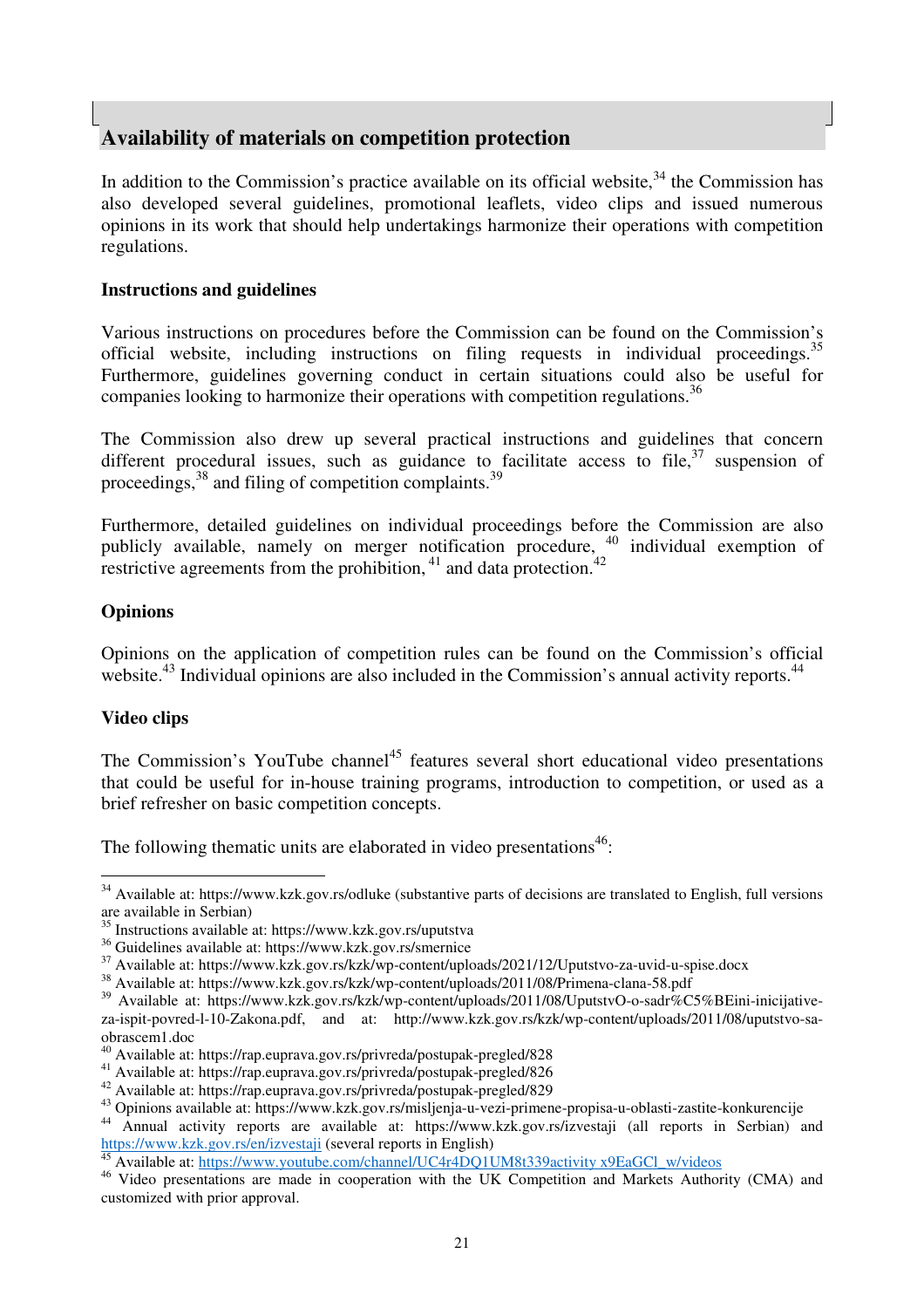- Why is competition good for business?<sup>47</sup>
- What you can do to comply with competition law?<sup>48</sup>
- What happens if you break competition law? $49$
- Price fixing explained $50$
- Information you shouldn't share with other businesses $51$
- Dividing up and sharing markets<sup>52</sup>
- Resale price maintenance $53$
- Bid rigging $54$
- How you can help in fighting cartels?<sup>55</sup>
- Leniency program<sup>56</sup>
- What if someone abuses its dominant market position?<sup>57</sup>
- Dawn raids of the Commission<sup>58</sup>
- What are concentrations and why we review them?<sup>59</sup>

## **Brochures and leaflets**

 $\overline{a}$ 

Certain subject matters are presented in more detail in leaflets and brochures, made available free of charge to all interested parties at the reception desk of the Commission for Protection of Competition.

 $47$  Available at: https://www.youtube.com/watch?v=s6IX65TsO6o

Available at: https://www.youtube.com/watch?v=ijYKk8zf9kg

<sup>49</sup> Available at: https://www.youtube.com/watch?v=HuRRh0Iv4wA

<sup>50</sup> Available at: https://www.youtube.com/watch?v=Ld0-tn2AN9A

<sup>51</sup> Available at: https://www.youtube.com/watch?v=PZn9ZBhfaK0

<sup>52</sup> Available at: https://www.youtube.com/watch?v=6aaqyV8x3Dk

<sup>53</sup> Available at: https://www.youtube.com/watch?v=1uTeSnSv3oI

<sup>54</sup> Available at: https://www.youtube.com/watch?v=RZmC-C6JPs0

<sup>55</sup> Available at: https://www.youtube.com/watch?v=E7H1GcvuGsM

<sup>56</sup> Available at: https://www.youtube.com/watch?v=LAF2u8rHIyo

<sup>57</sup> Available at: https://www.youtube.com/watch?v=qzx6wduCnC4

<sup>58</sup> Available at: https://www.youtube.com/watch?v=VuZTLZbTWaA

<sup>59</sup> Available at: https://www.youtube.com/watch?v=dTWY7Y79OXM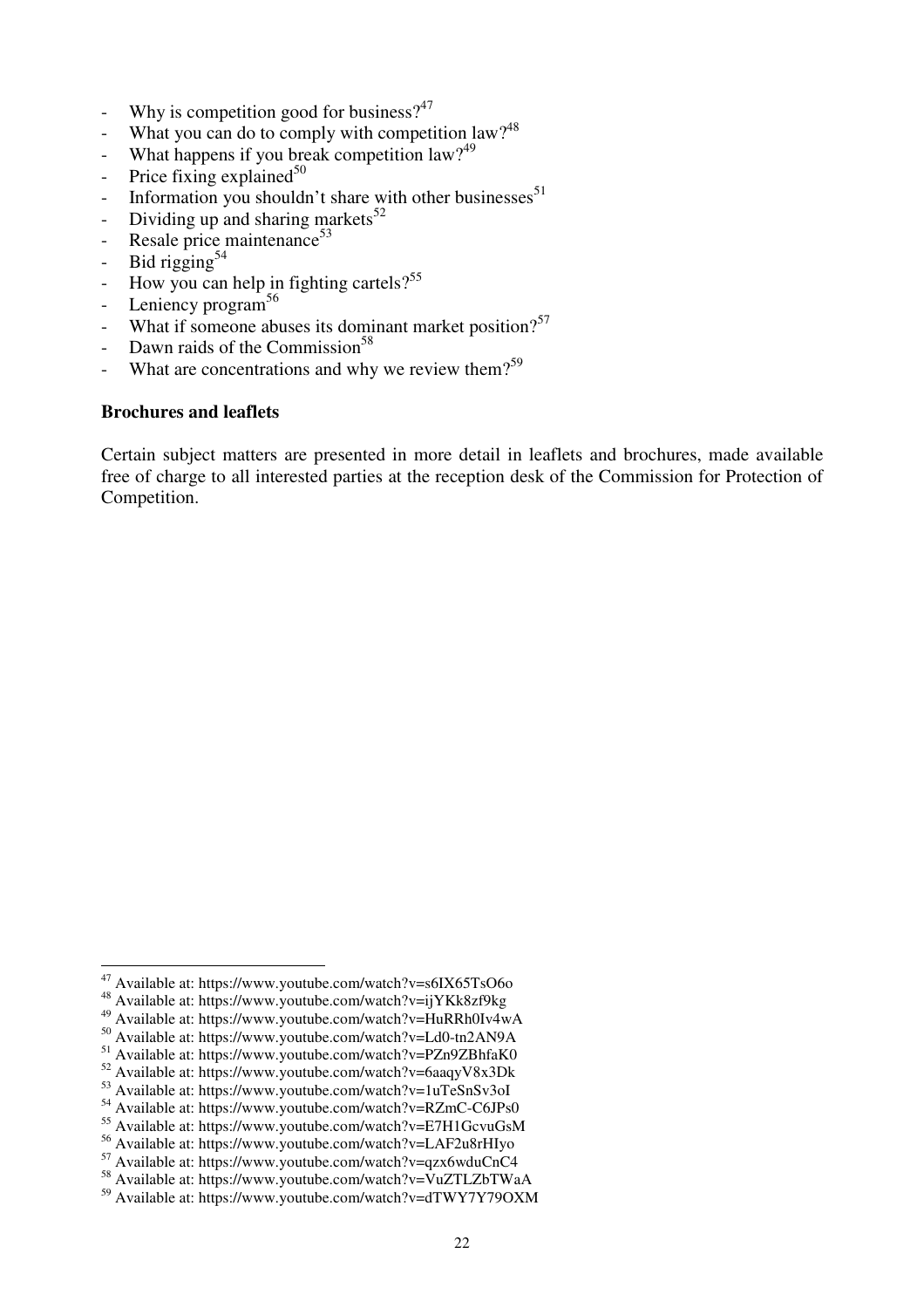# **Prevention**

To minimize the potential for breaches of competition rules in their operations, companies must ensure that every employee, and in particular those exposed to regulatory risks, is familiar with the basic rules governing competition or is able to recognize situations that could expose them and the company to risks of competition infringements.

Employees must know that certain types of agreements almost always represent competition infringements and that they should never discuss or exchange information with their competitors on the following:

- price fixing including the setting of minimum or maximum prices or price "stabilization";
- setting conditions that concern wholesale or retail prices, adopting standard formulas for the calculation of selling prices, profits, sales promotions, financing conditions, etc.;
- allocation of markets, customers, or territories;
- output restriction:

 $\overline{a}$ 

- bid rigging, including cover bidding;
- collective boycott of competitors, suppliers, customers, or distributors;
- strategic commercial information such as recent individual data on sales value and volume or market shares and prices, whereas the recent data usually means data not older than one year. 60

**The permissibility of information exchanges among competitors primarily depends on the characteristics of information being exchanged, including the characteristics of markets to which they relate.** 

**In principle,** the exchange of information is allowed when it concerns:

- exchanges of non-strategic information,
- information exchanges among undertakings to create statistics of a market, depending on the market characteristics, provided the data is older than one year and is in aggregated form,
- recent commercial information to draw up statistics of individual markets for the purposes of associations of undertakings, provided that individual undertakings can only access aggregated market data.

### **Compiling information about competitors**

**In principle,** allowed<sup>61</sup> sources of information include:

- Newspapers, media and other publicly available information (but not as a consequence of prior agreements between competitors to exchange information and market signalization);
- Communication with customers (but not aimed at acquiring confidential information);
- Trade fairs and exhibitions (but not through discussions and prohibited information exchanges with competitors);

 $60$  This characteristic of prices will depend to a large extent on the market characteristics such as the usual duration of agreements in certain industries, homogeneity of products or services, price transparency, including whether the market is deemed oligopolistic.

 $61$  As in the case of information exchanges, the permissibility to compile information about competitors primarily depends on the characteristics of information being compiled, including the characteristics of markets to which they relate. If the compiled information facilitates the reduction of uncertainty regarding the present or future market behaviour of competitors, such information may be risky within the meaning of competition rules.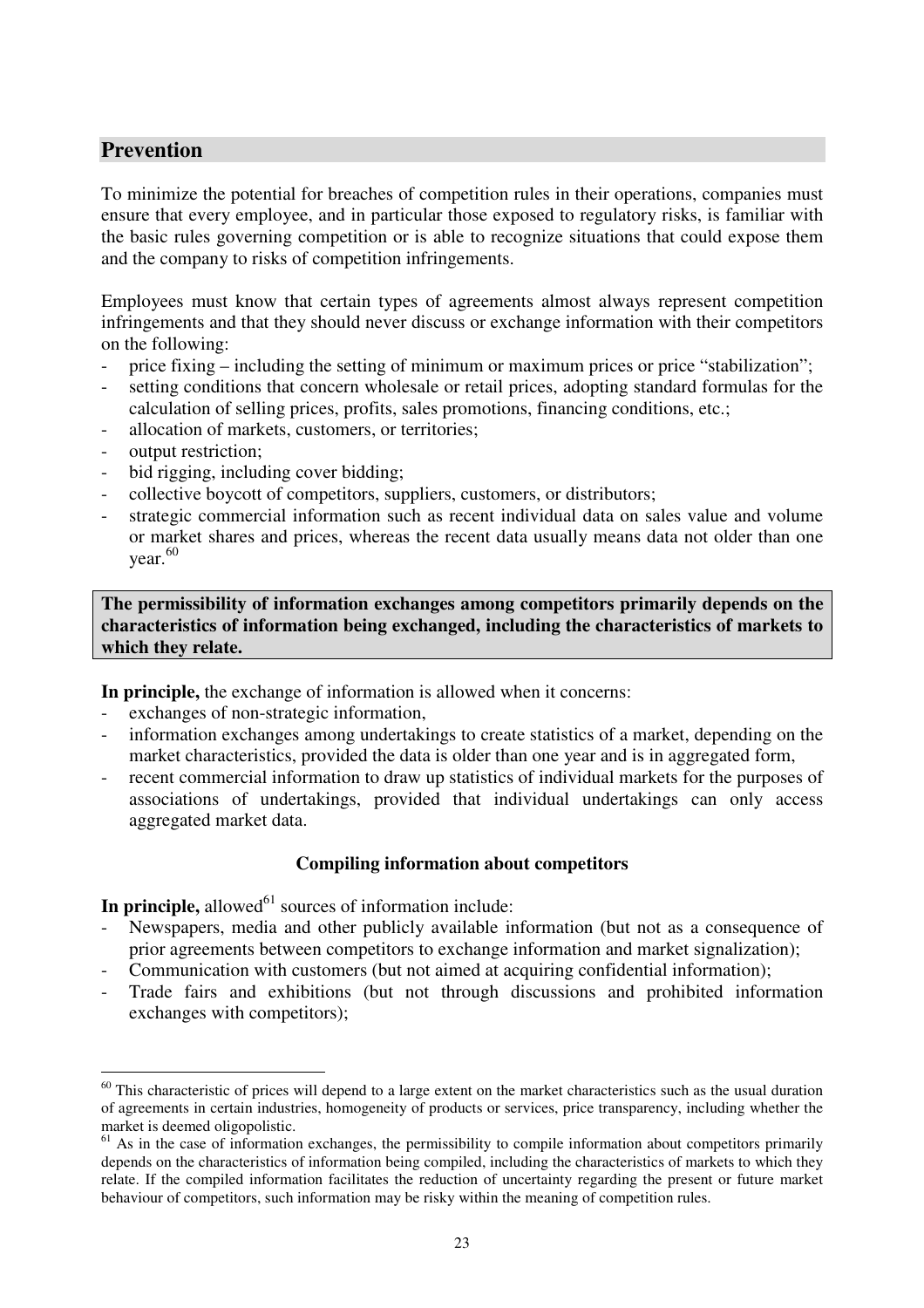- Analyses of market conditions by independent firms (if such analyses do not give an insight into future commercial actions or strategies of competitors).

**Prohibited sources** of information about competitors include:

- Confidential business or "insider" information about competitors and similar information belonging to persons outside the company. If a company or its employees obtain confidential business or "insider" information from sources outside the company – even by accident – it is necessary to immediately seek legal advice from lawyers or in-house legal counsels;
- Confidential business or "insider" information that new employees have learned in any way during their employment with previous employers;
- Information on bids offered by competitors (prior to bid opening) in public procurement procedures. If employees, even by accident, learn such information, he/she needs to contact lawyers or in-house legal counsels;
- Confidential business information about competitors offered for sale by an entity.

In order for compliance programs to meet their objectives and genuinely operate in a preventive capacity or mitigate the risks of competition violations, a certain type of cyclical nature and established risk management procedure must exist, on the one part, and on-going training of employees about competition risks, on the other part.

\*\*\*